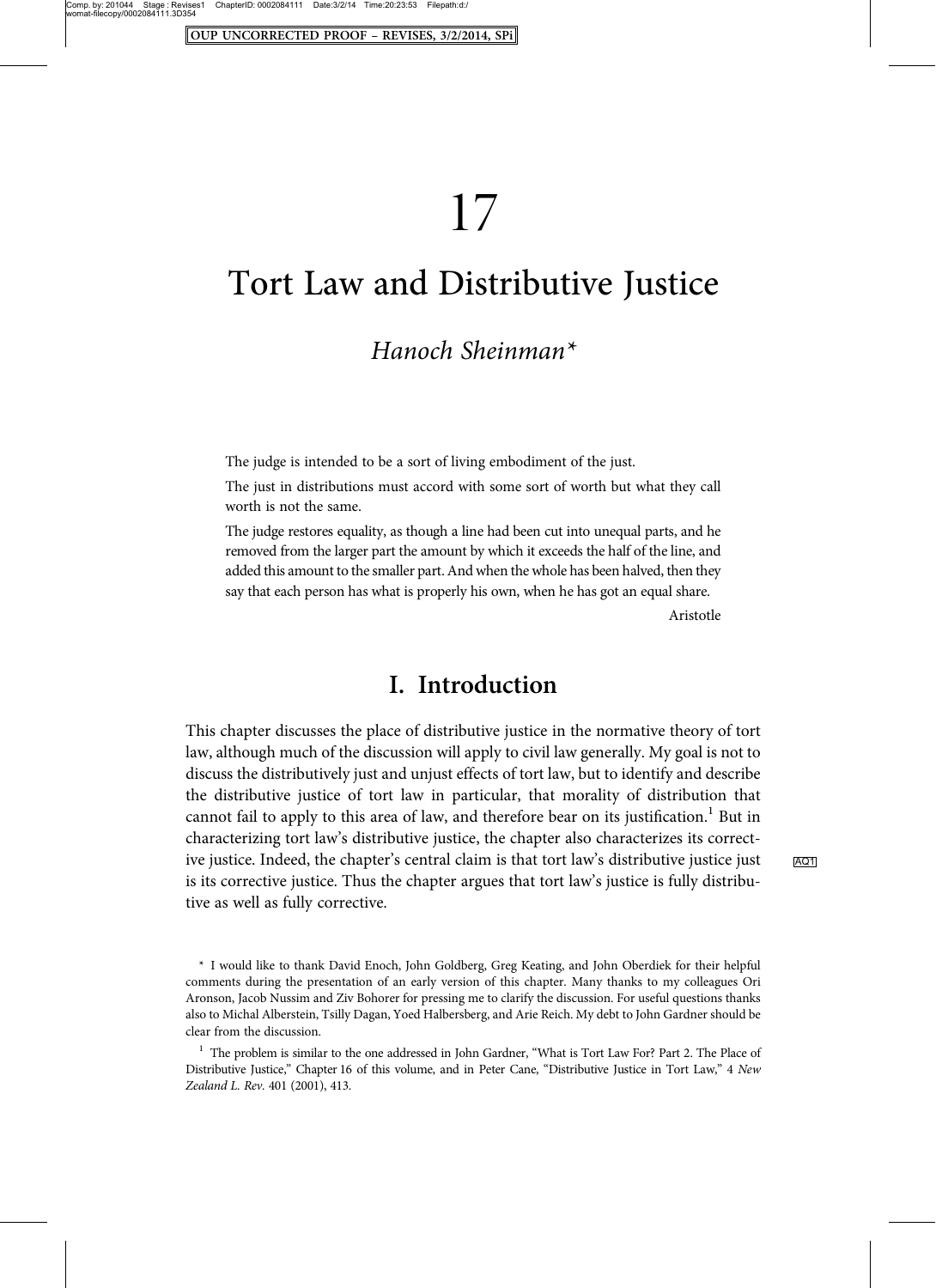ChapterID: 0002084111 Date:3/2/14 Time:20:23:53 Filepath:d: .<br>20 cmp. by: 201044 Stage : Revi<br>filecopy/0002084111.3D3

#### OUP UNCORRECTED PROOF – REVISES, 3/2/2014, SPi

#### TORT LAW AND DISTRIBUTIVE JUSTICE 355

In arguing for these claims, the chapter offers an unorthodox account of the Aristotelian distinction between the two forms of justice. The chapter does not reject the very distinction, but it does reject the common assumption that the forms are mutually exclusive. The thought is that corrective justice is a distinct category of distributive justice, and that tort law's justice is a distinctly corrective principle of distributive justice.

The chapter lends some support and shape to the claim that corrective justice enjoys certain interesting priorities over distributive justice in relation to tort law. First is the broadly conceptual claim that tort law's justice can be said to be corrective but not distributive justice as such. More important is the normative-ethical claim that corrective justice enjoys some priority in the justification of tort law, not so much over distributive justice per se as over non-corrective principles of distribution. As an institution whose job it is to do corrective justice, it is hard to see how tort law can escape the demands of corrective justice. It is not clear that the same holds for any particular non-corrective principle of distribution. To each according to her needs, abilites, or virtues, for example.

The chapter also raises the problem of reconciling the priority of corrective justice with the platitude that our modern tort law is not simply a corrective justice system but rather a mixed system that involves non-corrective redistributive mechanisms, such as liability insurance. The discussion resists one natural way to achieve such reconciliation, recommends another, and illustrates its possible implications.

The emerging picture is neither as revisionary nor as traditional as it might seem. Much of the claims are old wine, new wineskins. This much is true of the claim that tort law's justice is distinctly corrective. Here the discussion will mostly exploit the familiar insights of others. The emerging picture goes beyond these insights by insisting on and characterizing the genuinely distributive nature of tort law's justice. Here my discussion breaks with some interesting claims. Most obviously, it conflicts with the claim that tort law faces no special problems of distribution and has no special principles of distributive justice. But it also conflicts with the weaker claim that tort law's distributive justice is different from, and derivative of, its first and corrective justice, that tort law's special problems or principles of distribution are incidental to, or derivative of, its special problems or principles of correction.

Section II (Background) provides some context for the discussion that follows. Section III (The Aristotelian Distinction) discusses Aristotle's classic account and explains the need for reconstruction. Section IV (An Alternative Account) offers such reconstruction. Section V (Reparative Justice in Tort Law) uses the account to show how tort law's distinct principle of justice is fully distributive as well as fully corrective. Section VI (The Priority of Corrective Justice) says how the discussion can and cannot support the priority of corrective over distributive justice in relation to tort law. Section VII (Similar Views) compares the account with recent views about tort law's distributive justice. Section VIII (The Mixed Tort Law) entertains the possibility of reconciling the priority of corrective justice in torts with non-corrective redistributive mechanisms, such as liability insurance.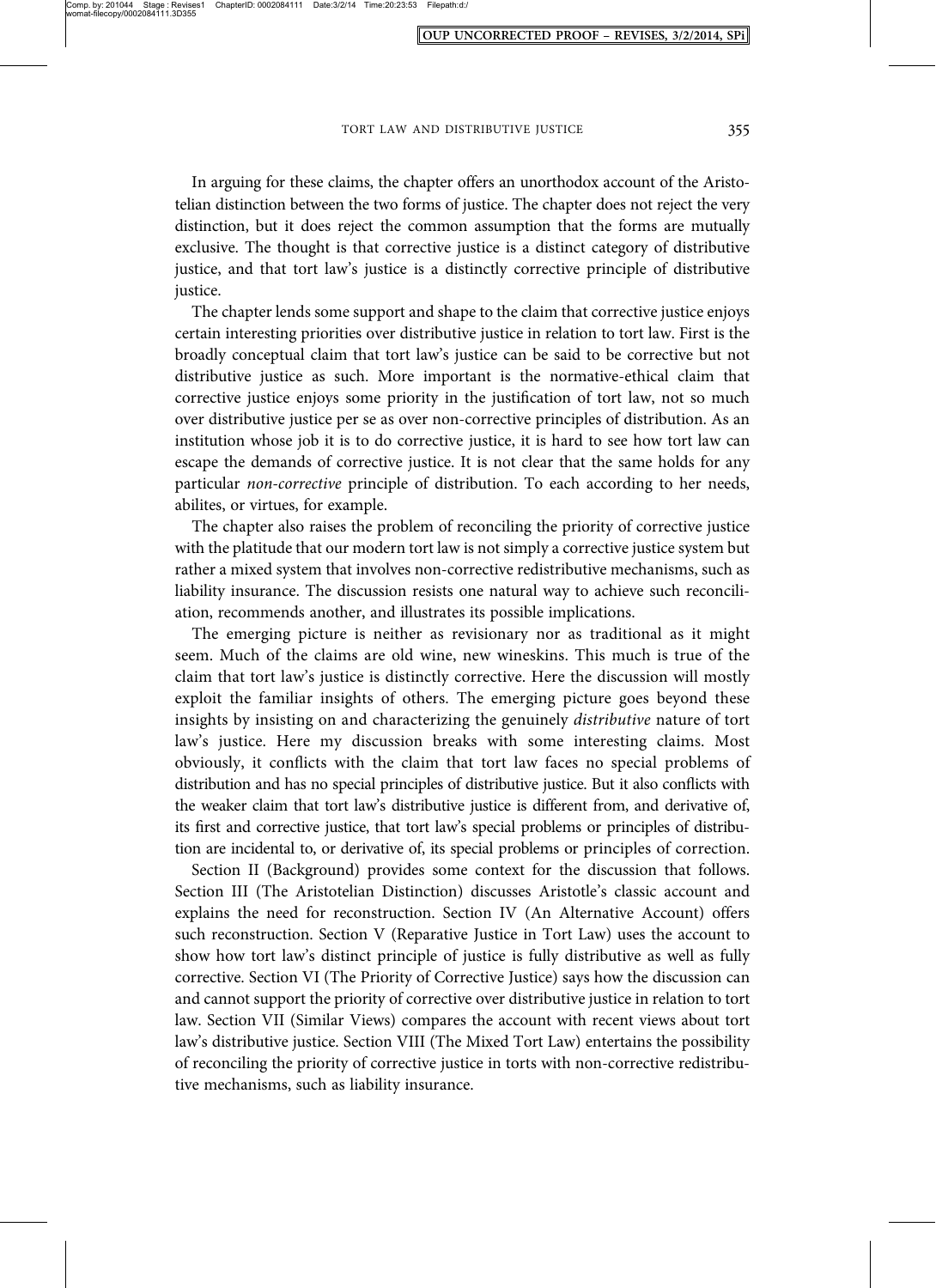356 HANOCH SHEINMAN

## II. Background

Aristotle famously distinguished between distributive and corrective justice. In general, both concern the allocation of goods among people, but while distributive justice requires "geometric" allocation in accord with the relative merits of the parties, corrective justice requires "arithmetic" allocation back relative to some past wrongful interaction. Aristotle presents the two categories ("forms") of justice as mutually exclusive. A principle that belongs to one category cannot also belong to the other.

Aristotle's discussion of the forms of justice has become tremendously influential in the history of ethics.<sup>2</sup> That it has proved particularly influential in legal theory is not surprising. Aristotle clearly thought of justice as particularly applicable in the legal context, identifying the judge as its personal representative. More to the point, contemporary theorists use the Aristotelian distinction to make interesting claims about civil law, including claims about the relative place of distributive and corrective justice in the constitution, foundation, or justification of tort law.

It is often argued that corrective justice is the form or foundation of tort law, and that the place of distributive justice is at most subordinate.<sup>3</sup> This view implies the somewhat weaker view that tort law's first principle of justice—in short, tort law's justice—is corrective rather than distributive. And it is sometimes argued that the priority goes the other way, that tort law's foundation or foundational justice is distributive rather than corrective.<sup>4</sup>

e.g. the claim that "[c]orrective justice is the form of the private law relationship" (p. 75); cf. also Corrective Justice (Oxford: Oxford University Press, 2012). See e.g. the claim that "[c]orrective justice is the term given to the relational structure of reasoning in private law" (p. 2). See also Martin Stone, "The Significance of Doing and Suffering," in Gerald Postema (ed.), Philosophy and the Law of Torts (Cambridge: Cambridge University Press, 2001), 131–82. See e.g. the claim that corrective justice "can serve to identify the aim of tort law and thus provide a way of grasping its practical unity" (p. 133). Cf. also Jules Coleman, The Practice of Principle (Oxford, 2001), e.g. the claim that "tort law is best explained by corrective justice" (p. 9) and Stephen Perry, "On the Relationship Between Corrective and Distributive Justice," in Jeremy Horder (ed.) Oxford Essays in Jurisprudence: Fourth Series (Oxford: Oxford University Press, 2000), 238–62, e.g. the comment that corrective justice "constitutes the normative foundation of tort law" (p. 262). Cf. also John Goldberg and Benjamin Zipursky, "Tort Law and Responsibility" (Chapter 1 of this volume), who understand tort law's main moral principle in terms of responsibility rather than corrective justice. It is also reasonable to maintain that the moral

responsibility at issue in tort law is responsibility in corrective justice. <sup>4</sup> See, e.g., Hanoch Dagan, "The Distributive Foundations of Corrective Justice," <sup>98</sup> Mich. L. Rev. 138 (1999); Gregory C. Keating, "Distributive and Corrective Justice in the Tort Law of Accidents," 74 S. Cal. L. Rev. 193 (2000). See also Jeremy Waldron, "Moments of Carelessness and Massive Loss," in David G. Owen (ed.), The Philosophical Foundations of Tort Law (Oxford: Oxford University Press, 1997), 387–408. Cf. also Tsachi Karen-Paz, "Egalitarianism as Justification: Why and How Should Egalitarian Considerations Reshape the Standard of Care in Negligence Law?" 4 Theoretical Inq. L. 275 (2003), Art. 5, which implicitly rejects the evaluative priority of corrective over distributive justice in tort law.

<sup>&</sup>lt;sup>2</sup> See, e.g., Izhak Englard, Corrective and Distributive Justice: From Aristotle to Modern Times (Oxford: Oxford University Press, 2009).<br><sup>3</sup> See, e.g., Ernest Weinrib, *The Idea of Private Law* (Cambridge, MA: Harvard University Press, 1996). See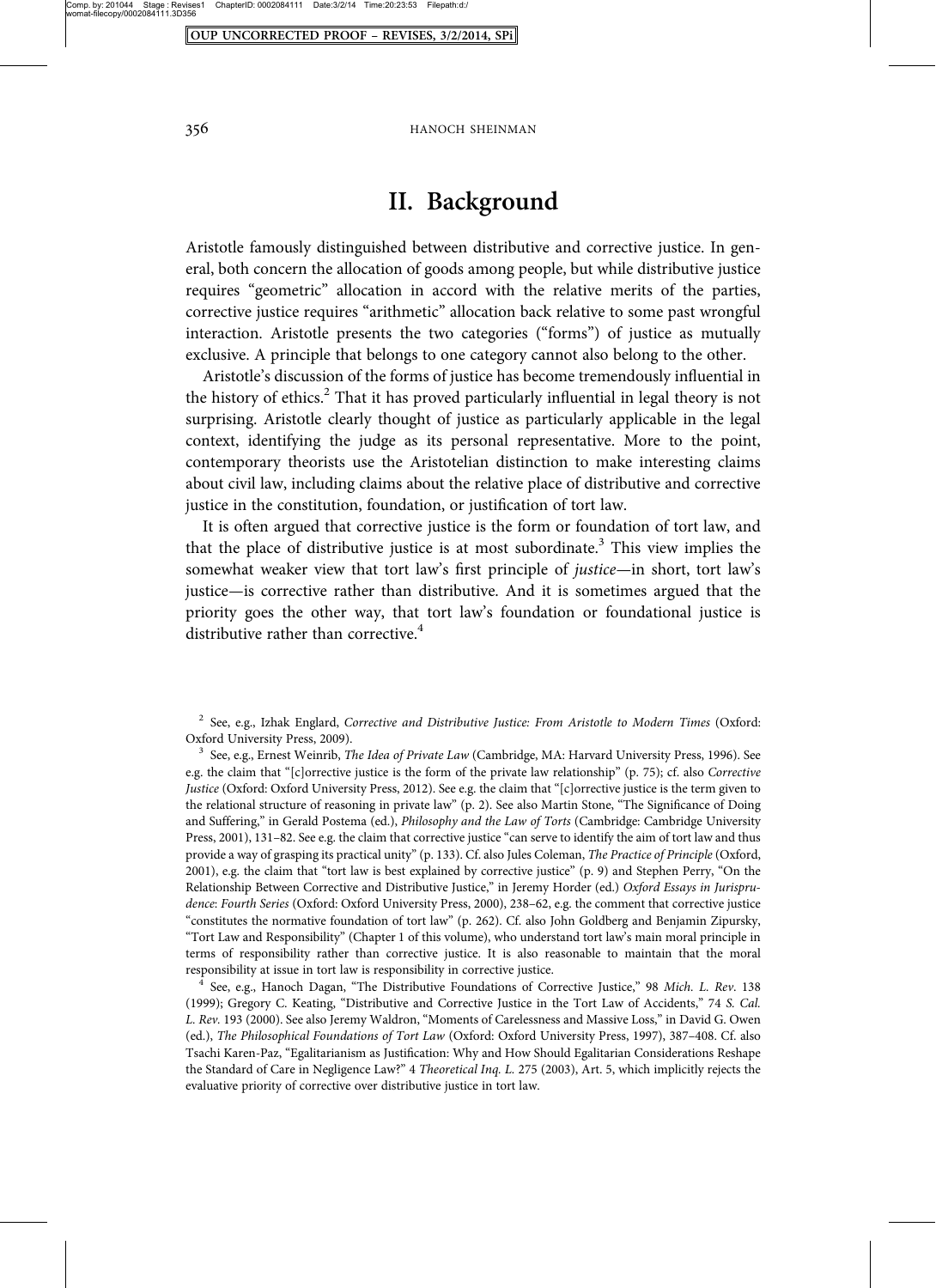#### TORT LAW AND DISTRIBUTIVE JUSTICE 357

Proponents of such views seem to share the Aristotelian assumption that corrective and distributive justice are mutually exclusive categories of justice that do not intersect and so that neither category subsumes the other. To the extent that a problem, principle, or justification is corrective, it is not also distributive, and vice versa. Again, a principle of one kind can never apply as a principle of the other as well. This assumption rules out the following possibilities as to the relation between the two categories, as shown in the following three figures:

What really matters for the discussion is that the assumption rules out the possibility depicted in Figure 17.2, in which corrective justice is a special case of distributive.



Figure 17.3 Corrective justice subsumes distributive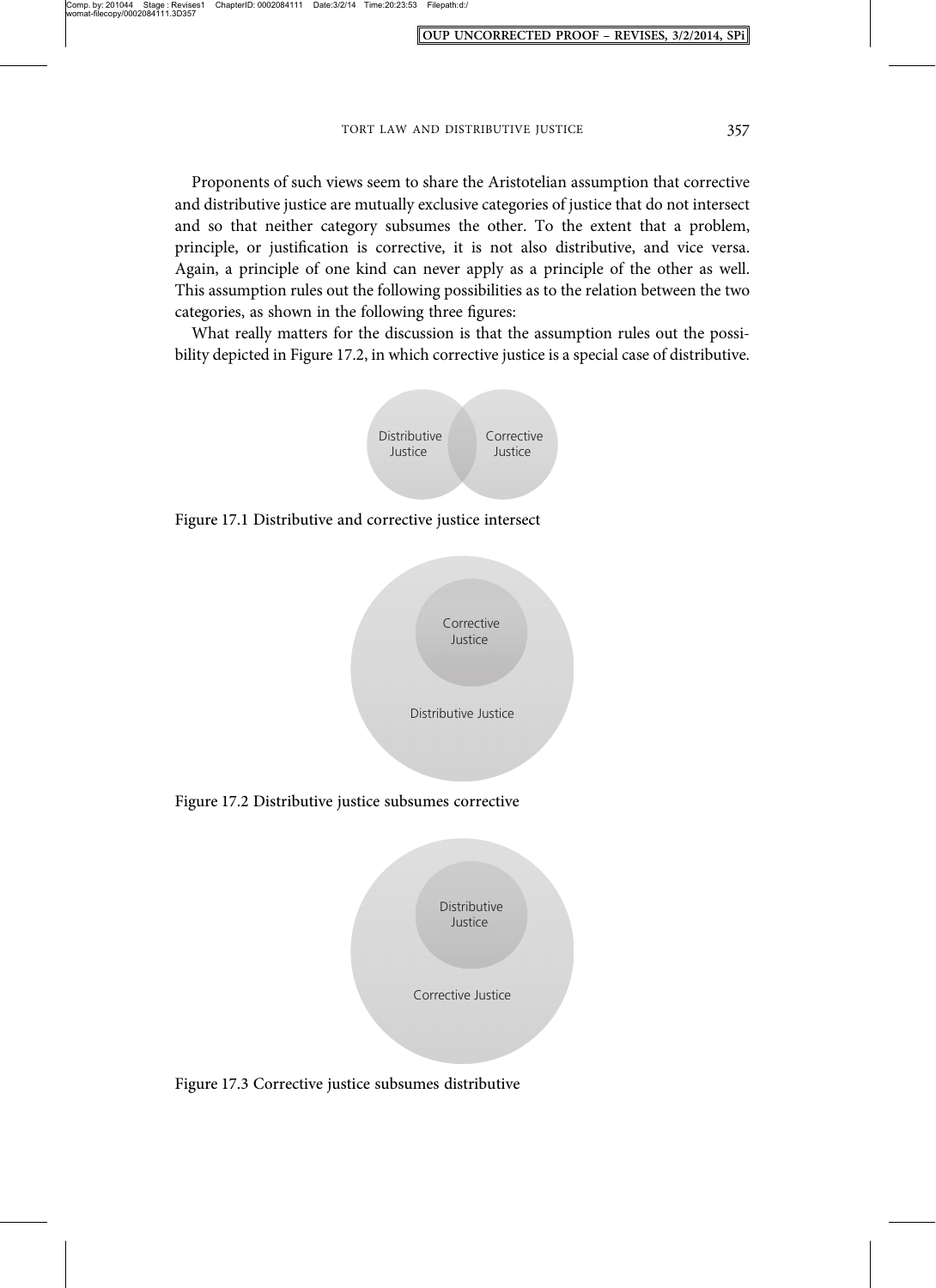358 HANOCH SHEINMAN

But for simplicity, we can focus on the stronger assumption that the forms (kinds, categories) of justice are mutually exclusive. This assumption rules out the possibility depicted in Figure 17.1 and therefore those depicted in Figures 17.2–17.3 as well. Taking a leaf from Ernest Weinrib, I will describe it as the assumption about the categorical nature of the distinction: the two forms of justice are categorically distinct (mutually exclusive). It follows that neither is a subclass of the other.<sup>5</sup>

Now it is important to keep the assumption about the categorical nature of the distinction between principles of distributive and corrective justice separate from a further view that Weinrib and other friends of the relevant assumption seem to hold, namely the view that a single institution cannot owe its justification to some combination of corrective and distributive principles.<sup>6</sup> Clearly, the assumption about the categorical nature of our distinction does not have this questionable implication. On the face of it, principles belonging to mutually exclusive categories of justice can apply to the same institution. And a single institution might well depend for its justification on conformity to such combination of principles.

Contemporary theorists who accept the possibility of such mixed justification of tort law share the assumption about the categorical nature of the relevant distinction. According to Stephen Perry for example "the two principles have different normative functions. One is concerned with the just distributions of resources, while the other is concerned with remedying harmful interactions between persons." <sup>7</sup> John Gardner similarly claims that, while distributive and corrective norms both regulate the allocation of goods, they do so in distinct ways:

Norms of distributive justice regulate the allocation of goods among people together with the grounds of such allocations ("division"). Norms of corrective justice regulate the allocation of goods back form one person to another together with the grounds of such allocations back ("addition and subtraction").<sup>8</sup>

Principles of corrective and distributive justice might well bear on the justification of a single institution, but they can only do so in their own distinct corrective or distributive ways. Principles of correction (distribution) cannot apply to or justify anything in the distinctly distributive (corrective) way.

The assumption about the categorical nature of the distinction between the forms of justice has implications for views about their relative place in the justification of tort law. In particular, it has implications for the common view that the form, foundation, or first principle of tort law is corrective justice, as well as for its weaker corollary that tort law's first principle of justice—in short, tort law's justice—is corrective. Given the

<sup>&</sup>lt;sup>5</sup> Weinrib, *Private Law* at 72 and *Corrective Justice* at 18–19, 269 (note 3).<br><sup>6</sup> Cf. e.g. his comment in *Private Law* that "any given relationship cannot rest on a *combination* of corrective and distributive considerations" at 73.<br><sup>7</sup> Perry, "On the Relationship between Corrective and Distributive Justice" at 262.<br><sup>8</sup> Gardner, "Corrective Justice" at 17 "What is Tort Law For? The Place of Corrective

Philosophy 30 (2011), 1 at 17.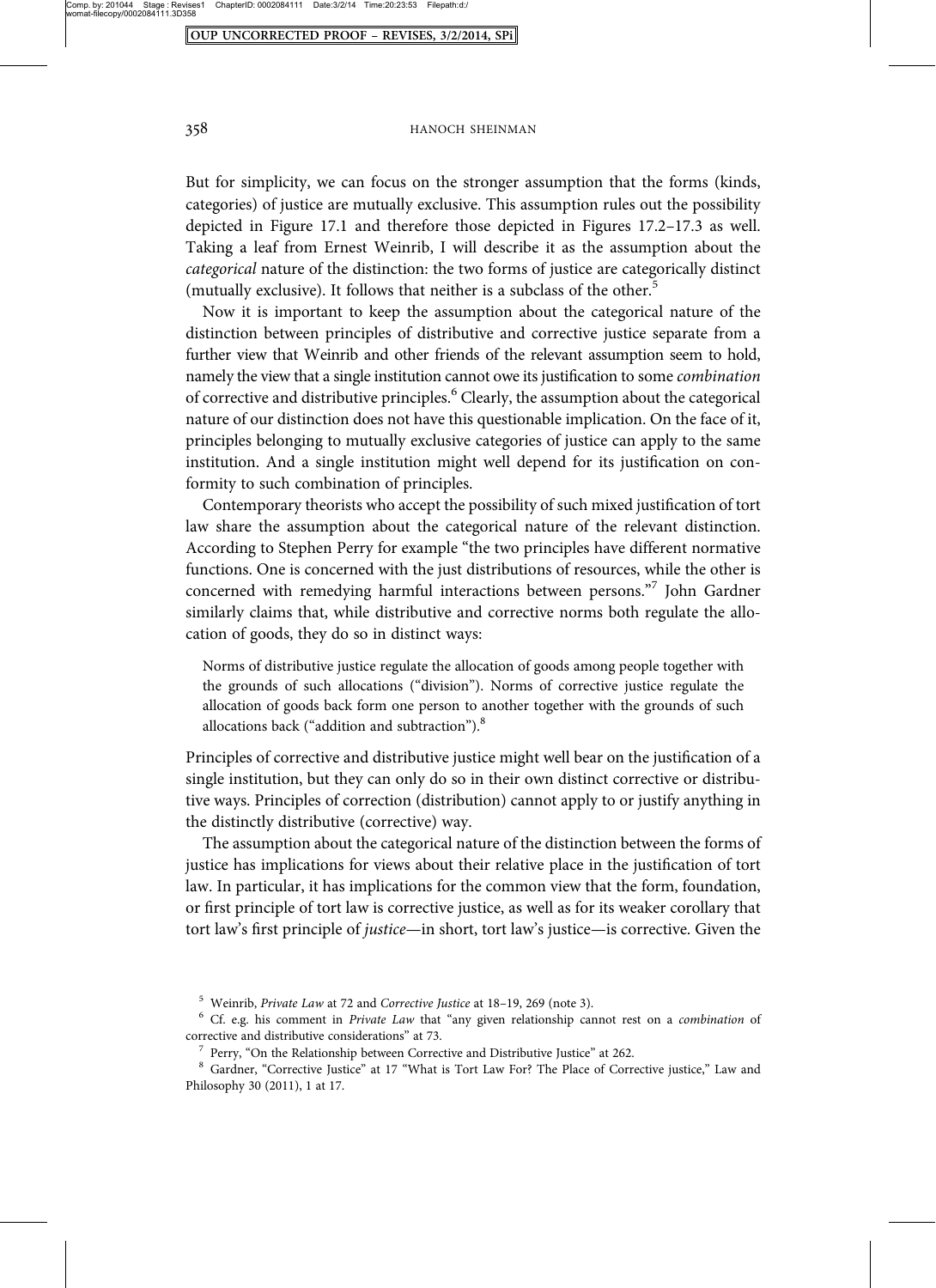#### TORT LAW AND DISTRIBUTIVE JUSTICE 359

assumption, the common view implies that tort law's first principle or justice is not also distributive. The twofold implication that tort law's foundation, or justice, is corrective justice and not distributive justice warrants the claim that, when it comes to tort law, corrective justice enjoys priority over distributive justice.

Peter Cane and John Gardner have recently offered plausible versions of this priority claim, arguing that tort law's own problems of distributive justice are incidental to its more fundamental problems of corrective justice. Taking the categorical nature of the distinction for granted, this claim implies that tort law's most fundamental problem of justice is not also distributive.

This chapter offers an alternative account of the special relation between tort law and distributive justice in which its distinctive problem, function, or principle of distribution is not incidental to its distinctive problem, function, or principle of correction. Nor is it more fundamental. Rather, tort law's most fundamental principle of distribution just is its most fundamental principle of correction. Tort law's distributive justice is corrective justice.<sup>9</sup>

The basic thought behind this claim is that corrective justice is a distributive justice. The claim is not offered as a stipulation, but as a largely substantive claim about the kind of corrective justice at issue in civil law in particular; it certainly allows for the possibility of related nondistributive principles of corrective justice. The idea is that the corrective justice principles that can be plausibly said to have special application, or particularly fundamental place, in the working and justification of civil law are principles of distributive justice. The claim is offered under a particularly natural sense of "distributive justice," one that remains agnostic about the relevant principle or criterion of distribution (let alone about intricate controversies in contemporary normative ethics). But this, I think, is how it should be.

## III. The Aristotelian Distinction

What is the Aristotelian distinction between corrective and distributive justice? I share the assumption that Aristotle's original way of drawing the distinction contains much that makes it particularly helpful for discussing civil law. At the same time, I believe that Aristotle's original definitions of distributive and corrective justice are just too narrow for this purpose and require reconstruction. A major difficulty concerns Aristotle's highly specific comparative definition of distributive justice. Another difficulty concerns his arithmetic definition of corrective justice. Once the first problem is fixed, it is no longer clear why the corrective justice of civil law should not be thought of as a special case of distributive justice.

<sup>9</sup> The chapter claims that (1) tort law's distributive justice is corrective (or is corrective justice) and that (2) tort law's corrective justice is distributive (or is a distributive justice, or is tort law's distributive justice), but not that (3) tort law's corrective justice is distributive justice or that (4) tort law's justice is distributive justice.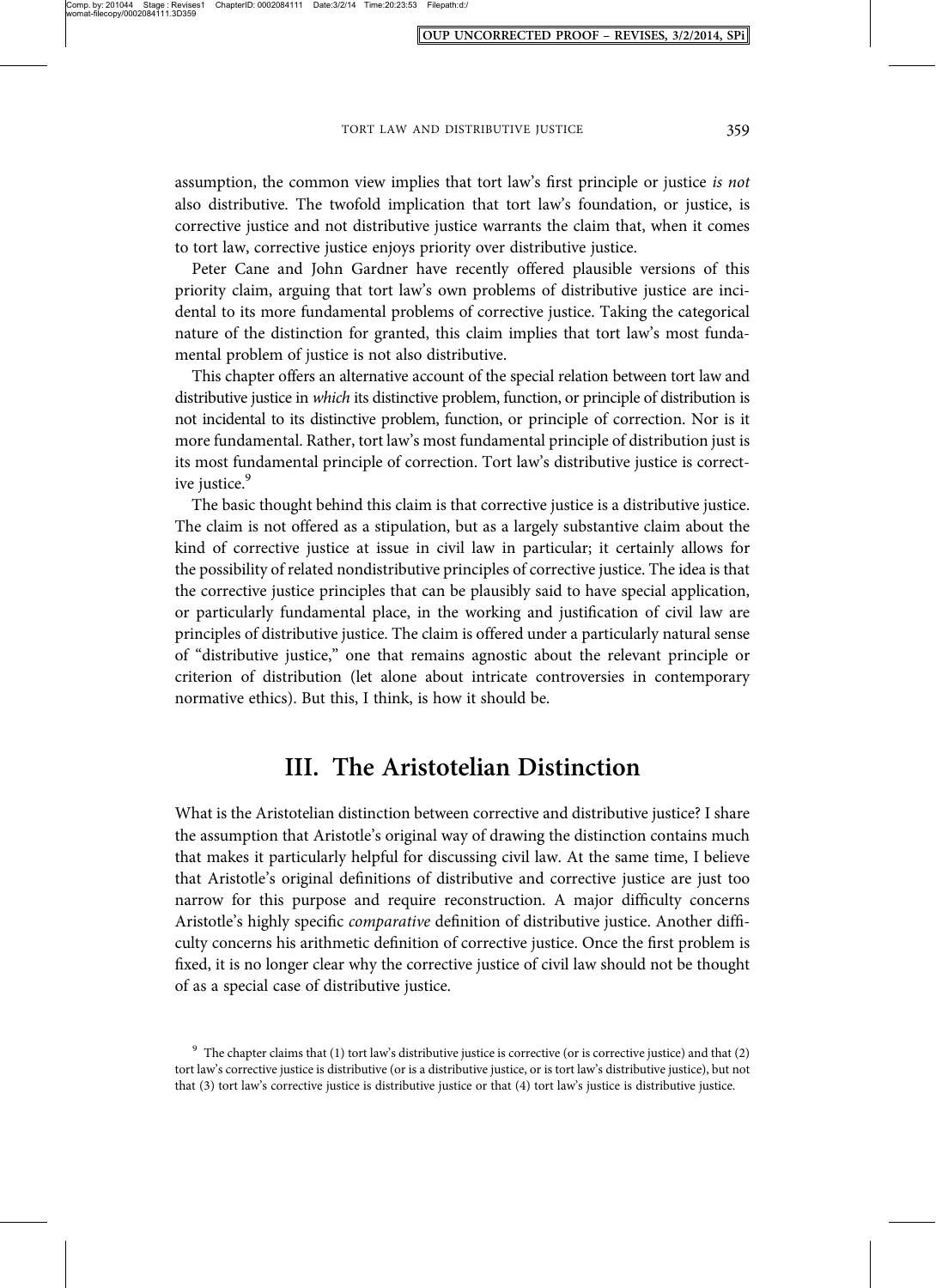#### 360 HANOCH SHEINMAN

In this section, I present a familiar picture of Aristotelian justice and raise some problems about it. In the next section, I offer a reconstruction. Let me start by clarifying that the Aristotelian justice at issue does not extend to Aristotle's entire province of justice; that province (his "general justice") encompasses interpersonal ethics in its entirety.<sup>10</sup> The Aristotelian justice at issue in this chapter on the other hand is confined to that particular subclass of interpersonal ethics that comprises distributive and corrective justice (Aristotle's "particular justice"). By "Aristotelian justice" I simply mean that justice that includes all and only principles of distributive and corrective justice.

What is it that the forms of Aristotelian justice have in common and that sets them apart from other interpersonal ethical norms? Aristotle does not provide a very clear independent definition of Aristotelian justice, $11$  but perhaps we can glean the general idea from his definitions of its two forms. Here then is one natural suggestion: Aristotelian justice is concerned with forced competitive allocations of (positive or negative) person-affecting goods among parties.<sup>12</sup> The allocation is forced in that we cannot avoid making it in some way (if only by omission); at least one party will end up with some of the goods and all the goods will end up with at least some party. It is competitive in that any allocation will favor at least one party over at least some other party relative to some alternative. It does so by benefiting the former party rather than the latter (or burdening the latter party rather than the former) in some way. The "rather than" implies an alternative allocation that would favor the latter over the former relative to the actual allocation.<sup>13</sup>

Now there is no mystery about our special interest in such multiparty allocations, where at least two parties compete over benefits or burdens that could go either way. But perhaps it is not too early to register a worry that will become clearer shortly. On the face of it, defining Aristotelian justice in terms of multiparty allocation excludes principles that apply in single-party problems of allocation. Suppose, however, that the two forms of Aristotelian justice are unified by their concern with multiparty allocation. What is it that sets them apart?

#### A. Distributive justice

Aristotle defines distributive justice as "geometric equality" or "equality of ratios." Such equality presupposes the allocation of one or more goods between at least two

<sup>10</sup> Aristotle, who often thought of justice in terms of moral virtues, defined general justice as "complete" virtue in relation to another" (NE bk V, Ch 2, §15). In this chapter I think about justice in terms of moral principles. Aristotelian principles of general justice are those that regulate how we treat others.  $^\mathrm{11}$  He defines the relevant ("particular") *in*justice as overreaching, which makes Aristotelian justice a matter

of avoiding overreaching.<br><sup>12</sup> Cf. also Gardner, "Corrective Justice." <sup>13</sup> Notice that competition does not imply "winner takes all." A compromise is just one solution to a

competitive problem of allocation. Our dinner forces a competitive problem of allocation: Any allocation will favor one of us over the other relative to some alternative. Splitting the bill favors me relative to the alternative in which you foot the entire bill and favors you relative to the converse alternative.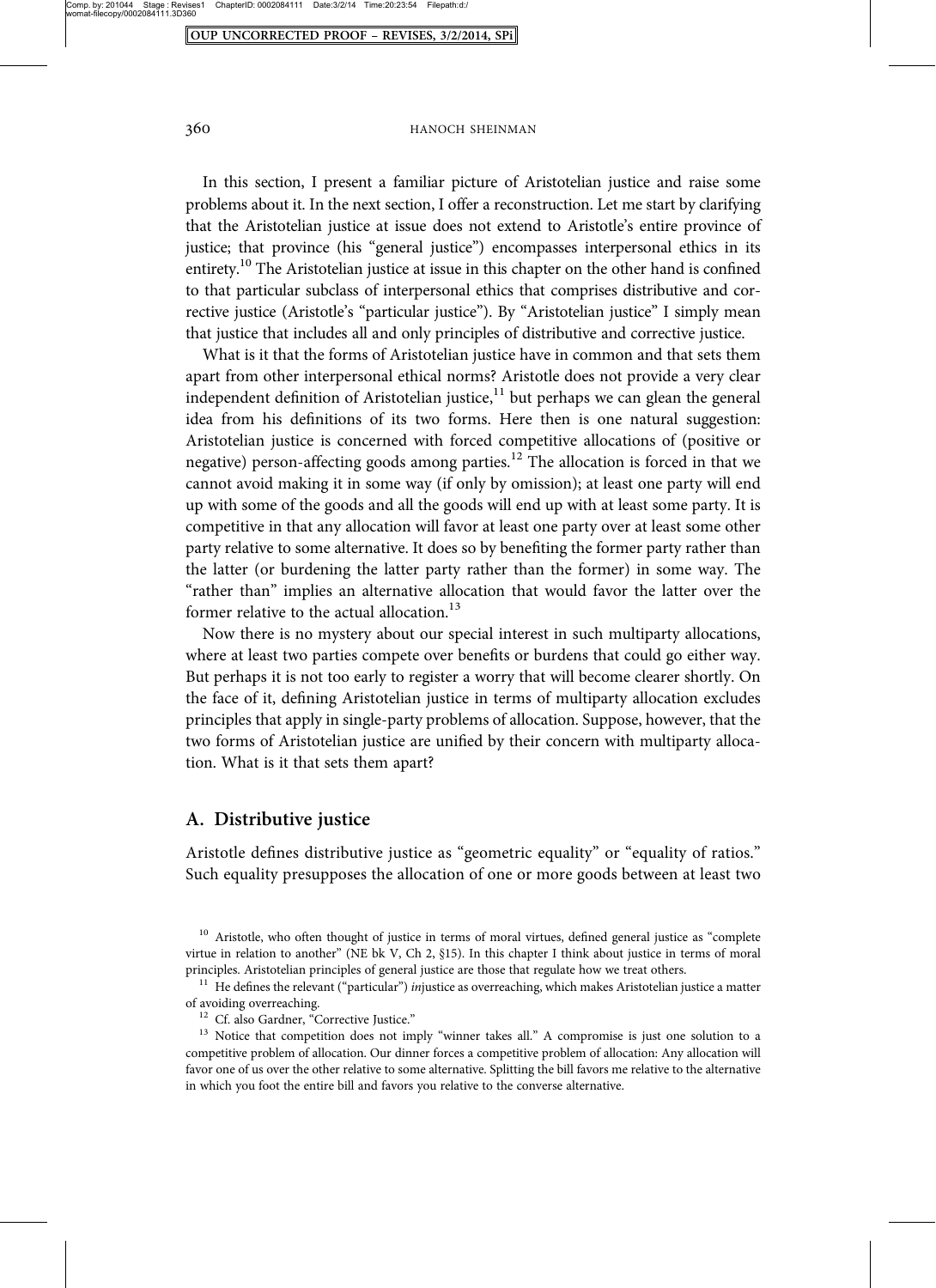ChapterID: 0002084111 Date:3/2/14 Time:20:23:54 Filepath:d: Comp. by: 201044 Stage : Revise<br>vomat-filecopy/0002084111.3D361

#### OUP UNCORRECTED PROOF – REVISES, 3/2/2014, SPi

#### TORT LAW AND DISTRIBUTIVE JUSTICE 361

parties. (But there is no need for more than one good or two parties). It also presupposes that each party merits a certain quantity of the goods under some principle of distribution. Geometric equality requires that the ratio between the quantity had by, or allocated to, a party and the quantity she merits remain the same for each party.<sup>14</sup> Suppose that what is allocated between A and B is money and that the relevant principle requires distribution in accord with need (A and B have no money). Then the ratio between the amounts of money A and B receive should also be the ratio between the amounts they merit. If A is twice as needy as B, A should get twice the the amount that B gets.<sup>15</sup>

Aristotle's geometric definition of distributive justice is in one way very general and in another, very narrow. The view clearly presupposes merit-determining principles of distribution, but it tells us nothing about their content: "The just in distribution must accord with some sort of worth but what they call worth is not the same." What counts as "worth" or makes it the case that the parties merit the quantities they do can vary from one case to another. It can be some character trait (being virtuous), action (murder), or relational property (being the student of Plato).

Notice that the merit-determining principles of distribution geometric equality presupposes are noncomparative. They tell us how much of the relevant person-affecting goods one merits by virtue of her own merits, regardless of how much others merit or get. Thus in principle, they apply to single-party allocations. Take the principle that requires distribution of help in accord with need. It would certainly support allocating some help to its only potential recipient, provided she is in need. And on the plausible assumption that the more meriting of some good one is the more good one merits, the principle would support allocating more of the help to her the greater her needs.

The geometric definition of distributive justice is highly specific. It requires the ratio between what we merit and what we get to be the same, regardless of whether we get what we merit. Suppose we are equally meriting of some good (benefit or burden). Insofar as geometric equality of ratios is concerned, there is absolutely no difference between the case in which we both get exactly as much as we merit and the case in which we both get twice or half as much. Or suppose that you already got twice as much of the relevant good as you merit, and there is simply nothing we can do about that. Conceived of as geometric equality, Aristotelian distributive justice requires that I also get twice as much as I merit.

Now this is a strikingly peculiar definition of the generic form (concept, ideal, category) of distributive justice. What is most striking about this definition is not that it is controversial or ultimately indefensible, but that it is essentially comparative in nature. Comparative justice demands that the quantity had by, or allotted to, each party bear a certain relation to the quantity had by, or allotted to, each other party, where the precise relation is itself a function of how meriting they all are. Here is how Shelly Kagan

<sup>&</sup>lt;sup>14</sup> Simplicity I will assume that each party has the quantity allotted to her.<br><sup>15</sup> That is essentially the Aristotelian ratio view Shelly Kagan criticizes in *The Geometry of Desert* (New York: Oxford University Press, 2012), Chapter 7.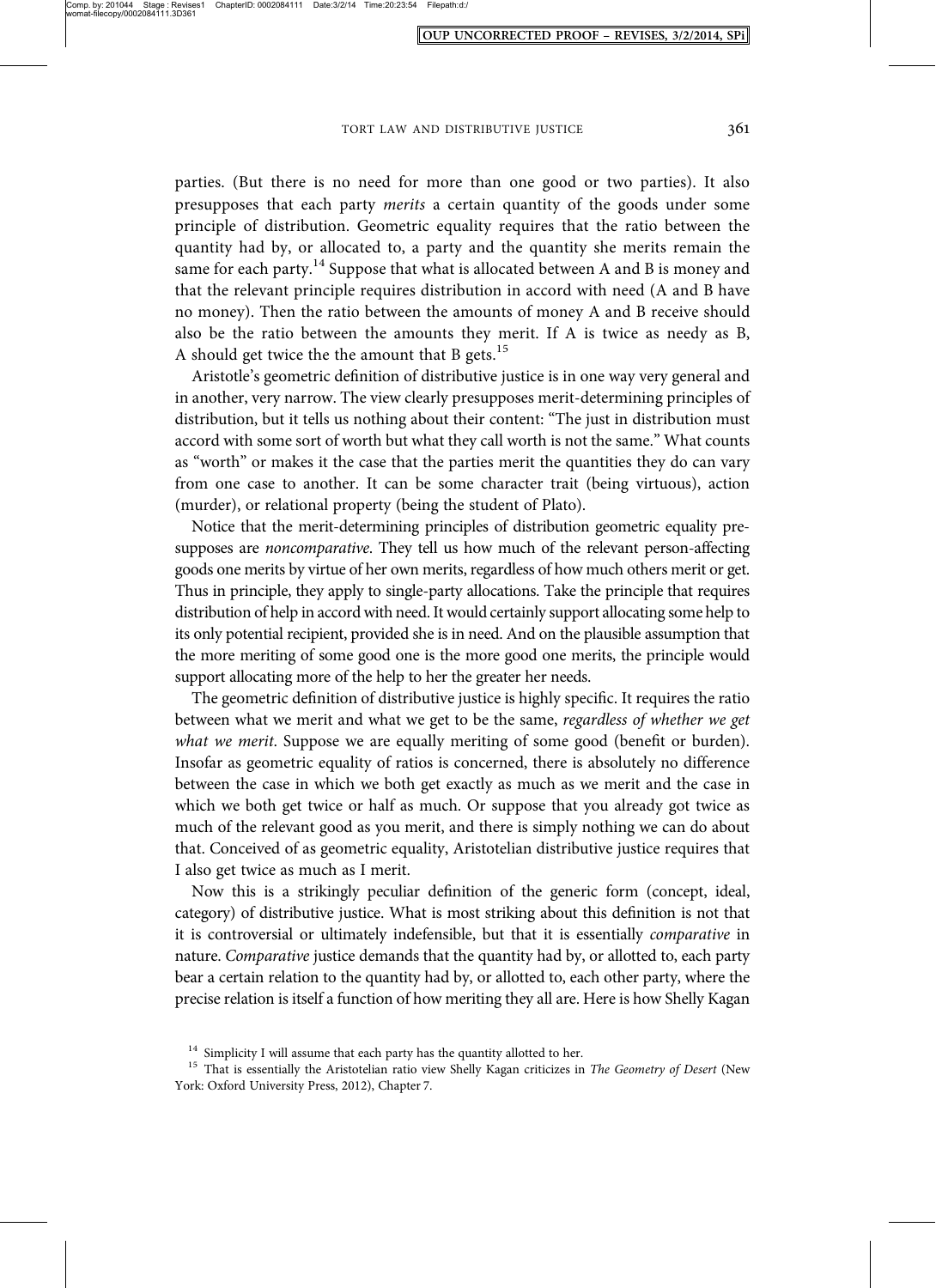362 HANOCH SHEINMAN

illustrates the claim of comparative justice (or desert) when the good is wellbeing and the meriting feature is virtue:

When I am as virtuous as you, then I should be doing as well as you, no matter how well you are doing. If I am not, then there is something to be said in favor of improving my lot to bring me up to where you are—regardless of where you are.<sup>16</sup>

Kagan has recently argued that Aristotle's ratio view is an indefensible principle of comparative justice.<sup>17</sup> Moreover, the very idea of comparative justice is controversial. It is at least arguable that there are simply no such principles, that the morality of distribution is concerned exclusively with how much we merit and get and never with how much we merit or get as compared to one another. Notice that we do not always need to invoke a comparative principle of justice to reach comparative conclusions. Given the plausible assumption that the more meriting you are the more you merit, you should get more than me if you merit more than me. But both the meritdetermining principle and the assumption are applicable to the case in which you are the only potential recipient.

Now this already provides a strong reason against taking geometric equality of ratios as a working definition of distributive justice in the present context. Those who discuss the relation between civil law and distributive justice would not typically want to commit themselves to any particular view about the existence or content of comparative justice. However, the main and in my view decisive reason to reject the geometric definition of distributive justice is simply that it fails to include the principles of distribution it presupposes, namely all noncomparative principles that determine the relevant meriting features of the parties. An essentially comparative definition of this sort can hardly be said to capture our general notion ("form") of distributive justice. And I see no special to adopt it in the legal context.

#### B. Corrective justice

Aristotle defines corrective justice as "arithmetic equality" (sometimes called "equality of difference.)" It presupposes some directed wrongful interaction ("transaction") between two parties, namely a morally asymmetric interaction in which one party does some sort of wrong to the other. The interaction effectively takes ("subtracts") some positive or negative good from one party and gives ("adds") it to the other. Arithmetic equality then requires taking the relevant good form the latter and giving it back to the former, thereby restoring the pattern of its original distribution. In short,

<sup>&</sup>lt;sup>16</sup> Kagan, "Geometry of Desert" (note 15) at 350. Of course, wellbeing is not something we can ever allot directly, but the relevant principle can bear on how we should allot resources that affect the wellbeing of parties.<br><sup>17</sup> Kagan shows how this view can lead to unacceptable recommendations. For example, it can urge us to

move a more virtuous person below what she merits in response to a less virtuous person being above what he merits. "Geometry of Desert" (note 15) at 357.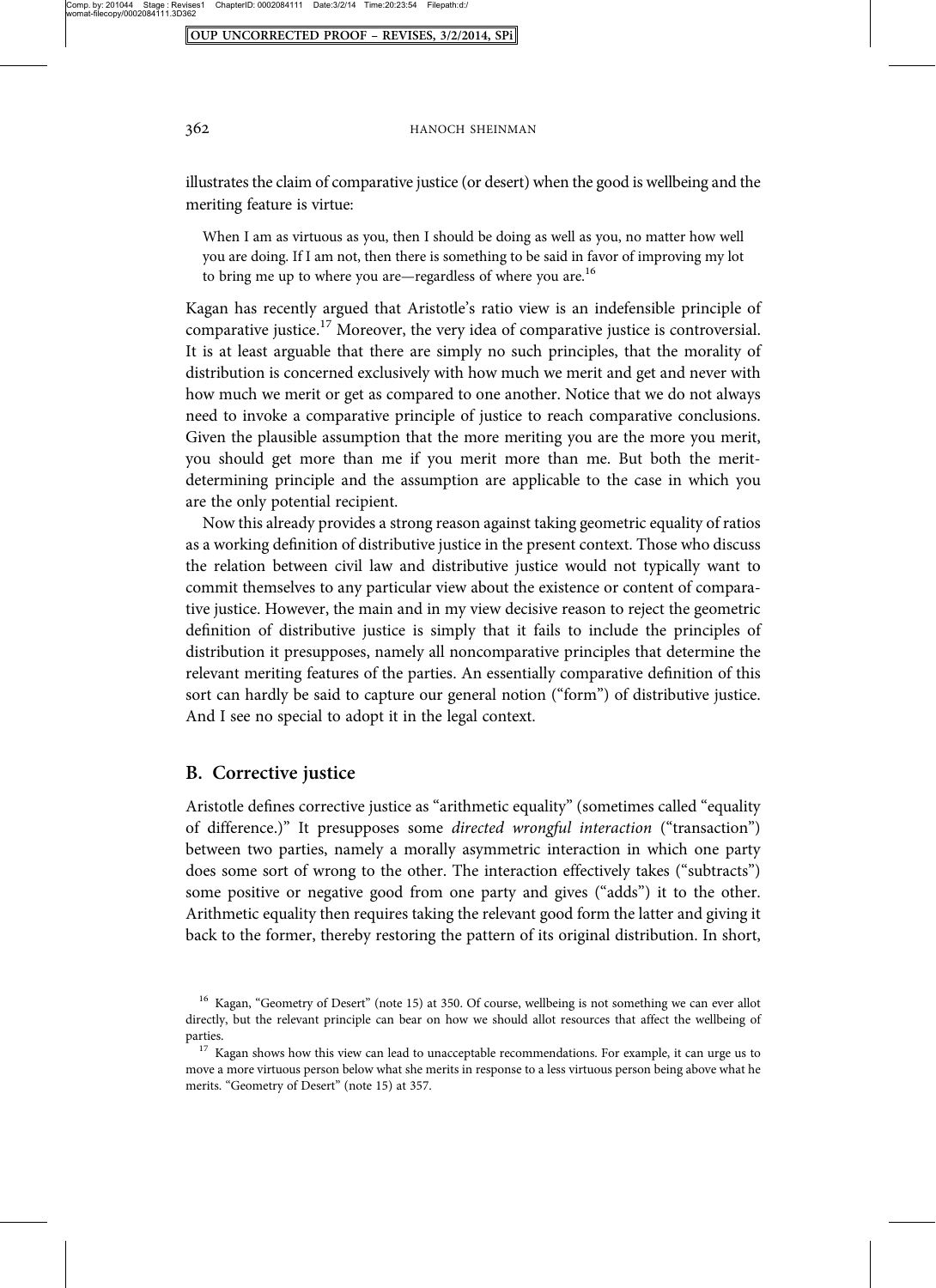#### TORT LAW AND DISTRIBUTIVE JUSTICE 363

arithmetic equality presupposes a bilateral directed wrongful interaction that effectively transfers some good from one of its parties (the original holder) to the other (the original receiver), and requires the bilateral retransfer of that very good back from its receiver to the original holder. This is the point of Aristotle's line example.<sup>18</sup>

The definition of corrective justice as arithmetic equality faces a familiar problem. Arithmetic equality of difference requires retransferring back that which has already been transferred forward, through the underlying wrongful interaction. This only applies to cases in which that interaction involved taking some benefit (e.g. money) or giving some burden (e.g. debt). Here the judge can restore equality by retransferring the relevant good back to its original holder. But such cases are quite special, and do not represent the great majority of cases in which civil law requires correction. On the face of it, arithmetic equality of difference simply has no application in the typical case of reparation in torts. Consider the case in which the wrongdoer (tortfeasor) causes the victim some loss through breaching her duty of care in negligence. The loss in question has never been transferred from the tortfeasor to the victim. Thus it cannot be retransferred back to the wrongdoer. Clearly, transferring the loss to the wrongdoer would not restore its original distribution between the parties (arithmetic equality).

It is tempting to think that the problem is technical. The problem, you might think, is that the option of transferring back is not always available, so maybe we can solve it by adding an "as far as possible" proviso (for example). But the familiar problem with arithmetic equality is symptomatic of a deeper problem. The main difficulty with such equality is not so much that it is frequently impossible but that it is not particularly corrective. Consider a deviant version of Aristotle's line example in which the wrongful interaction has effectively transferred some benefit (say, money) from the wrongdoer to the victim or burden (say, debt) from the victim to the wrongdoer (perhaps it has done both of these things). If what matters in correction is arithmetic equality of difference (restoring the original distribution of the relevant person-affecting consequences), then corrective justice requires retransferring the wrongdoer's loss back to the victim and the victim's gain back to the wrongdoer! Clearly, it does not. Aristotle took this much for granted. But then arithmetic equality isn't what really matters in correction.

#### C. The relation between the forms

The Aristotelian definition of his forms of justice in terms of distinct equations clearly suggests that they are mutually exclusive categories of his allocative justice. Principles of both types might happen to apply to a single case, but the principles themselves

 $18$  Imagine a line A----E--D--C----B where AD = DB and ED = DC. Aristotle (Bk V, Ch 4, § 8) writes:

The judge restores equality, as though a line [AB] had been cut into unequal parts [AC and CB], and he removed from the larger part [AC] the amount [DC] by which it exceeds the half [AD] of the line [AB], and added this amount [DC] to the smaller part [CB]. And when the whole [AB] has been halved [into AD and DB], then they say that each person has what is properly his own, when he has got an equal share.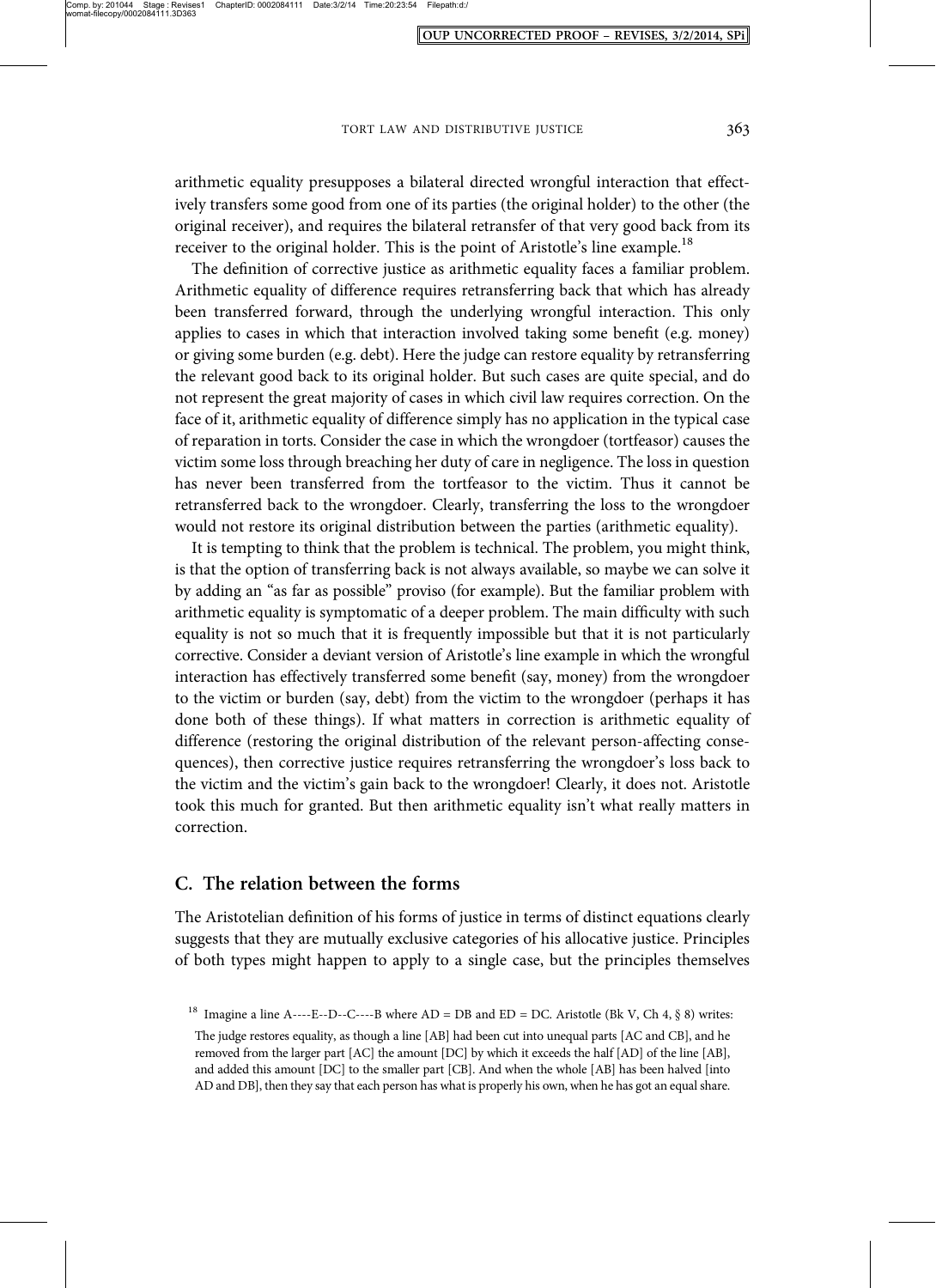



Figure 17.4 Distributive and corrective justice are categorically distinct

belong to mutually exclusive categories. The relation between the Aristotelian forms of allocative justice looks like this:<sup>19</sup>

Why isn't corrective justice or allocation a special principle of distributive justice or allocation under Aristotle's account? One possibility is that although corrective justice is relational principle (it reference to both parties to the underlying interaction), is not a special case of comparative justice. Arguably, retransferring the relevant good back to its original holder would result in geometric equality only if the original distribution of the relevant good was geometrically equal.

Granted but I have already noted that the restriction of distributive justice to comparative principles is unmotivated, at least in the present context. And this raises the possibility that corrective justice can be understood as a special, relational thought noncomparative principle of distribution. I now turn to explore this possibility.

## IV. An Alternative Account

The Aristotelian distinction between the forms of justice has some tremendous advantages in the civil law context. First, like the forms of justice, civil law is often concerned with the allocation of person-affecting goods (benefits and burdens) between multiple parties. Second, civil law is often taken by those who make, administer, or practice it to be a legal institution whose job it is to mete out or pursue justice in the allocation of such benefits ("gains") and burdens ("losses"). Third, it seems that insofar as we think about civil law as a distinct legal institution with its own principle, we think about it as an institution of something like corrective justice. These are all features of the Aristotelian distinction I want to preserve.

But as we have seen in the previous section, the particular equations Aristotle uses to draw the distinction have some disadvantages in the present context. The essentially comparative formula of "equality of ratio" makes for a peculiarly specific conception of justice in distribution. The definition of corrective justice as

<sup>&</sup>lt;sup>19</sup> This is just the simplest way to understand the relation in the Aristotelian picture. Properly understood, it is compatible with the possibility that a single allocation will happen to achieve both types of equality; what it rules out is the possibility of achieving one type of equality simply by achieving the other. In any event, all that is important for my purposes is that the Aristotelian assumption that geometric and numeric equality are categorically distinct (which makes possible non-geometric numeric equality and non-numeric geometric equality).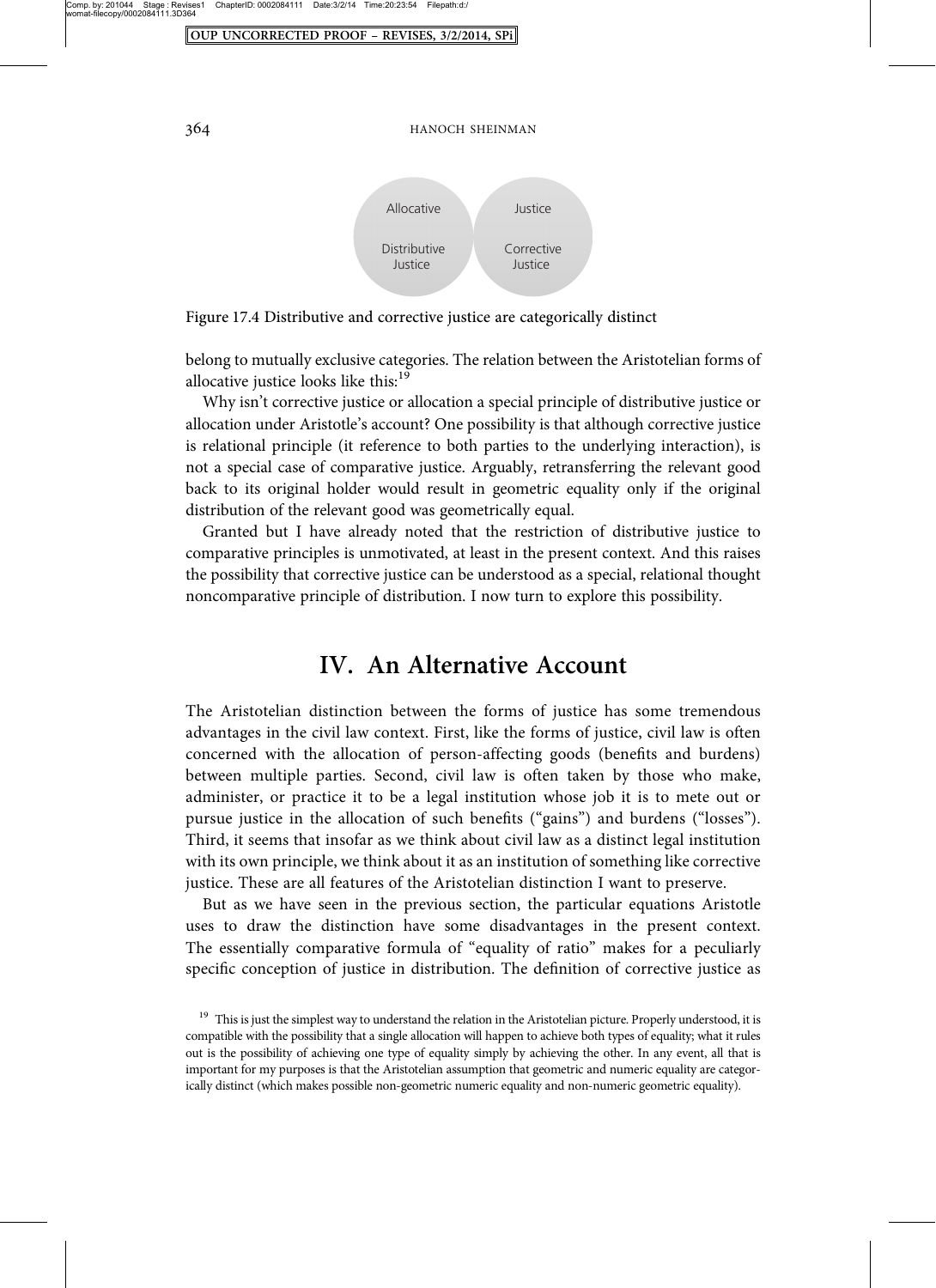TORT LAW AND DISTRIBUTIVE JUSTICE 365

"equality of difference" makes it inapplicable when there is nothing to transfer back. And, the assumption about the categorical nature of the distinction between the forms is hard to reconcile with their common concern with allocation. Granted: you can have non-corrective principles of distribution and non-distributive principles of correction. What is less clear is that you can have non-distributive principles of correction in the allocation of goods. And arguably, the principle that defines civil law's function or ethical function is not just any principle of correction; it is principle of correction in the allocation of goods. It is a genuine principle of distributive justice. My goal in this section is to characterize a reconstructed version of the distinction that preserves the main advantages of the more familiar picture and at the same time brings out the genuine distributive nature of civil law and justice.

#### A. Distributive justice

To make room for noncomparative principles of distribution we must first give up on the Aristotelian assumption that distributive and corrective justice are confined to multiparty allocations. We can still focus on cases of forced competitive multiparty allocations. We can continue to assume that the relevant problems of justice involve forced competitive allocation. What I no longer wish to assume is that the principles that bear on the problems make reference to more than one party.

As I wish to understand it, justice in the distribution of goods is not a well-defined principle; nor is it even a distinct form of justice. Rather, it is simply the variable set of principles that bear on the right or desirable way to allocate goods between parties in any given case, whichever they happen to be. These can include noncomparative principles of distribution such as "To each according to her needs" as well as comparative principles such as Aristotle's ratio view. Notice that while there is nothing particularly geometric about this way of understanding distributive justice—it entails neither Aristotelian equality of ratio nor any other principle of comparative justice—it does comport with a broad understanding of Aristotle's remark that "the just in distributions must accord with some sort of worth."<sup>20</sup> We can read "(absolute) worth" as "worth or relative worth." Similarly we can say that distributive justice requires that goods be allocated in accordance with the merits of the parties, where "merits" should be read as "(absolute) merits or relative merits." The primary notion of a party's merits remains as noncomparative ("absolute") as it is in Aristotle's geometric equality, but the remark uses the term in a broader sense that includes some relation between what the parties get (relation itself defined in terms of what they merit in the primary sense). The resulting conception of distributive justice is completely agnostic about the existence and content of comparative justice.

 $20$  Bk V, Ch 2, § 7.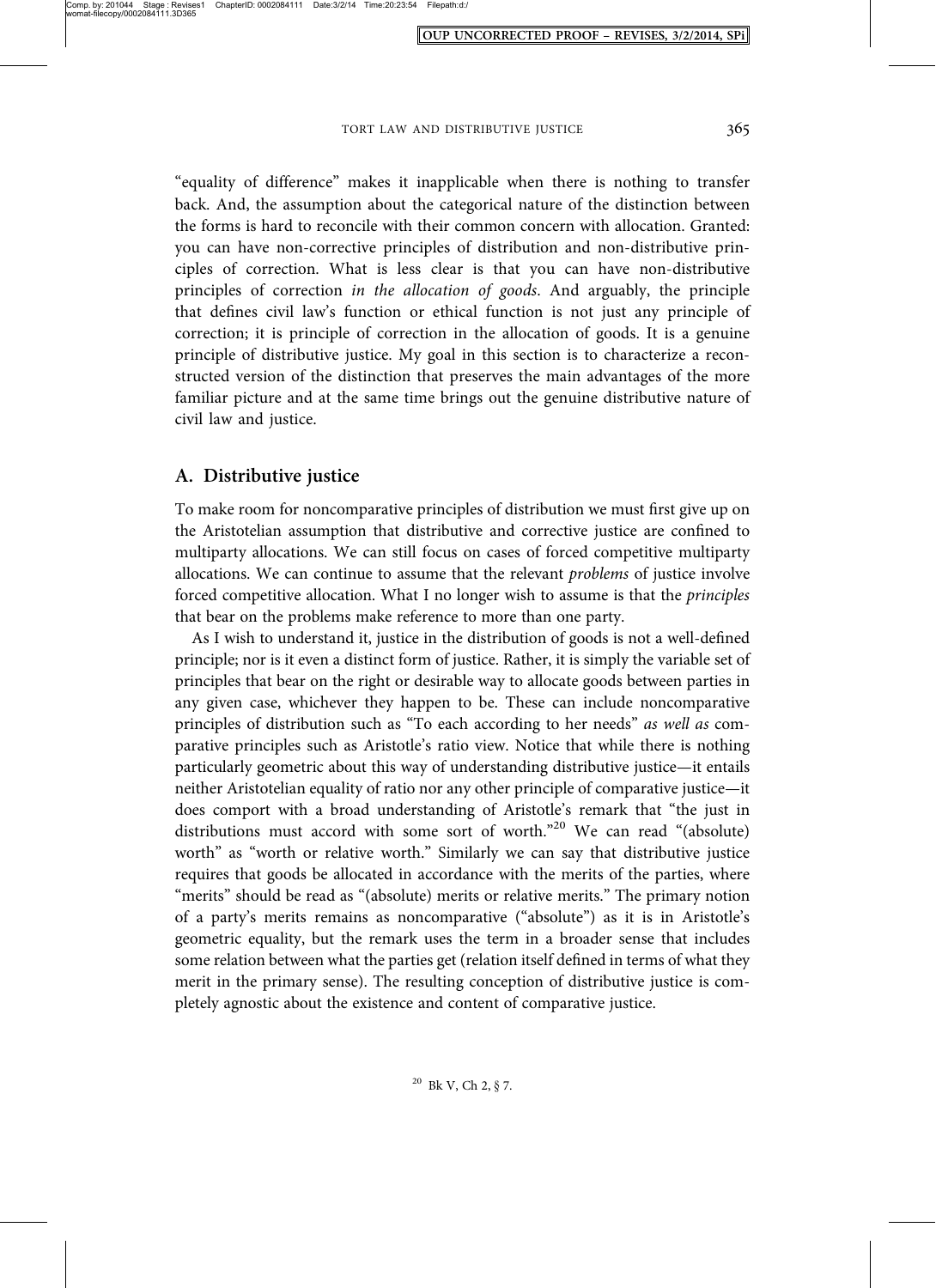#### 366 HANOCH SHEINMAN

The reconstructed definition also retains Aristotle's largely formal conception of merit ("what they call worth is not the same"). This indeed is a familiar feature of our most general use of the terms "distributive justice" in moral and legal discourse. As I understand this notion, a party's "merits" are simply those features that merit (require or otherwise favor) her having or being allotted the relevant good or quantity under some applicable ethical principle. She merits the good or its allocation to the extent that she qualifies for it under such principle. The principles that determine the meriting properties can be teleological or deontological. And the merits are not confined to character traits (let alone virtues). They extend to relational properties such as promissory or filial relations. And they are not confined to present-time features of the situation such as (current) suffering or need. They extend to historical features (past events and relations).

I want to retain the assumption that the goods the allocation of which is in question must be person-affecting, namely good or bad to the recipients, but not the assumption that they must include at least two goods or some divisible good; we can compete over the distribution of a single indivisible good. Again, there is no assumption that the goods in question are being assigned for the first time. The problem of whether and how to redistribute an already assigned good is a problem of distributive justice. Finally, there is nothing particularly political about the relevant goods or parties. The problem of how to divide some good between two private persons is one of distributive justice.

If you complain that this definition of distributive justice is rather indiscriminate, you are probably right. One part of my defense is that this indiscrimination reflects a perfectly familiar sense in which we use the language of distributive justice in moral and legal discourse; the alternative is to use some controversial or rather narrow theory of distributive justice (such as the ratio view). Another part of my defense is that problems of distributive justice are still confined to the allocation of goods (and, we can assume, to forced competitive allocation). Finally, part of my claim will be that perhaps the most central issue about the relative place of distributive and corrective justice in civil law has more to do with the latter than with the former. The contrast that drives competing claims in this area is not so much between corrective and distributive justice as it is between corrective and non-corrective justice.

#### B. Corrective justice

The next order of business is to offer an account of corrective justice with an eye to civil law. I believe that the account should retain two major Aristotelian insights. The first is that the corrective justice of civil law (the justice Aristotle imagines the judge to mete out in his line example) regulates the forced competitive allocation of personaffecting goods between multiple (i.e., at least two) parties in the wake of some directed wrongful interaction between two parties. While does not yet make it "geometric"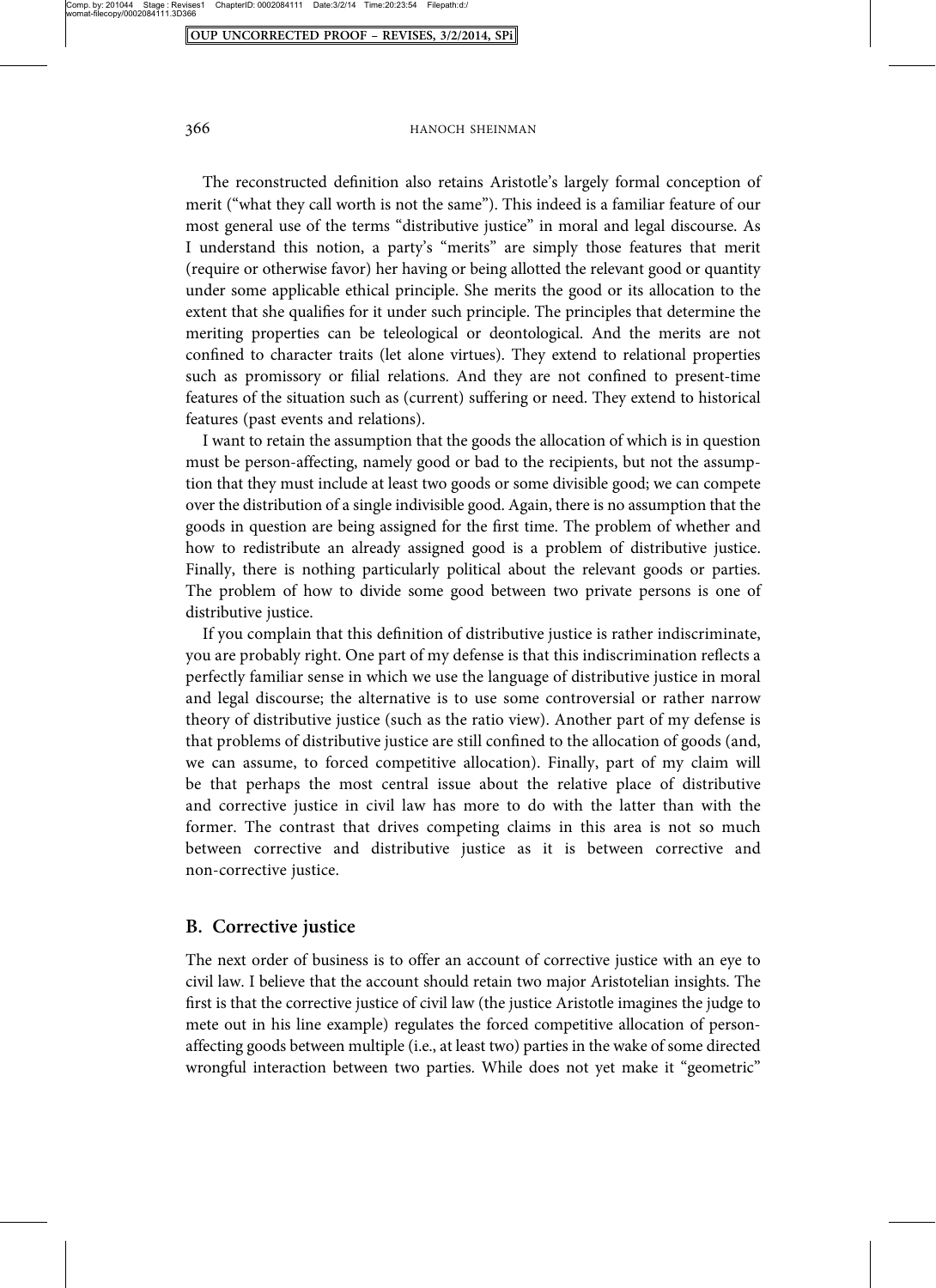#### TORT LAW AND DISTRIBUTIVE JUSTICE 367

under the essentially comparative Aristotelian scheme, it certainly does seem to make it distributive in the ordinary sense of the word. As a principle regulating the allocation of goods, corrective justice may well qualify as distributive under the non-geometric account of the previous subsection.

The other Aristotelian insight to retain is that the relevant principle is not just any principle of distribution; it is a distinctly corrective or backward-looking one. It presupposes and responds to some past wrongful interaction. At the same time, I leave out the further assumption that backward-looking or corrective distribution requires retransferring consequences of the underlying interaction back to their original holders.

Since I take the idea of correction to be more or less basic, my basic characterization of corrective justice is going to be circular. Corrective justice requires corrective backward-looking redistributive action or operation in the wake of directed wrongful interactions. The operation is redistributive in that it requires an active interference with the existing distribution of goods, namely the personaffecting consequences the underlying interaction has had for its parties. The requisite redistribution is backward-looking in being a direct response to the underlying wrongful interaction. Corrective justice takes the wrongful interaction itself as a reason or justification for intervention (or as a duty to intervene). Elizabeth Anscombe captures the idea when she writes: "something that has happened... is given as the grounds of an action or abstention that is good or bad for the person at whom it is directed."<sup>21</sup> The idea of backward-looking reasons, justification, or duties is not essentially distributive; if I offend your feelings, I have a backward-looking reason to apologize, but there is no question of any particular good changing hands. Yet there is nothing odd about backwardlooking reasons for redistribution. My claim is that corrective justice is a backward-looking principle of redistribution in the Anscombian sense.

Not all backward-looking action or operation is corrective, however. Praising someone is backward-looking, taking one's past action as a reason to praise, but a praiseworthy action gives us nothing to correct. When we take corrective action, we do not simply take the past event as our reason for acting; we also see our present action as something that counteracts the wrongfulness of that event ("right the wrong"). Corrective redistribution is one that can be properly said to make the underlying wrongful interaction, or its wrongful consequences, right again.<sup>22</sup>

What sort of redistribution do we have backward-looking reason or duty to undertake under corrective justice? What sort of backward-looking redistribution can be said to make the aftermath of the wrongful interaction right again? In this subsection I characterize the underlying interaction corrective justice presupposes and

<sup>&</sup>lt;sup>21</sup> Elizabeth Anscombe, *Intention* (Cambridge, MA: Harvard University Press, 1963) § 20. Anscombe wrote about "backward-looking motives."

<sup>&</sup>lt;sup>22</sup> Part of the idea might be that the reasons for the corrective action reflect the reasons against the wrongful interaction that gave rise to it. See Gardner's continuity thesis in his "Corrective Justice."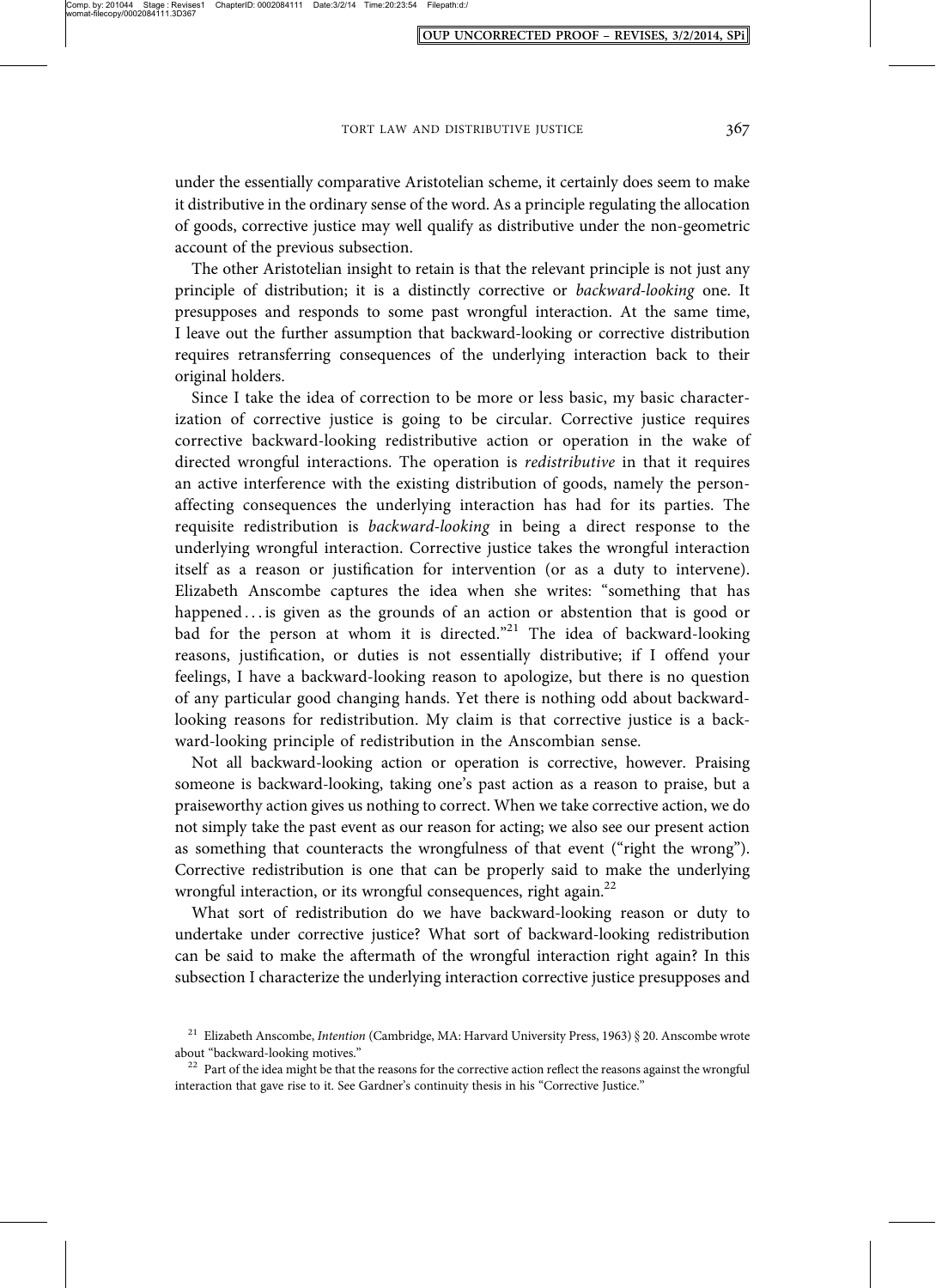368 HANOCH SHEINMAN

the problem of distribution to which it gives rise. In the next subsection I characterize the distinctly corrective solution.

Corrective justice presupposes a directed wrongful interaction in which one party (the wrongdoing moral agent A) wrongs another party (the wronged moral patient P). It concerns the distribution of the good or bad person-affecting consequences of that interaction for its parties (A and P). Thus it is confined to the transferrable personaffecting interparty consequences of the underlying interaction. What counts as a consequence of the wrongful interaction is party given by the problem and party determined by the solution (corrective justice).

So the wrongful interaction that gives rise to a problem of corrective justice also gives rise to a problem of distributive justice: How to distribute the interparty transferrable consequence of the underlying interaction between their potential bearers? The potential bearers are all and only those to whom the relevant consequences are transferrable. Thus the parties to the problem depends on our options. Suppose that the interaction produces some gain or loss to one of the parties to the original interaction. I am assuming that we always have the option of doing nothing, thereby allocating the gain/loss to the party who already enjoys/ suffers it by omission (A or P). I'm also assuming that we can transfer the loss/gain onto the other party. Given these assumptions, the underlying interaction cannot fail to give rise to a problem of multiparty distribution of goods: it always requires some forced competitive allocation of some good (gain/loss) between at least two parties (A and P).

However, the bilateral nature of the underlying interaction of corrective justice (the sheer fact that it involves exactly two parties) does not guarantee the bilateral nature of distribution problem. A gain/loss that is transferrable to the other party (the one who does not already enjoys/suffers it) might well be transferrable to some third party (C). Suppose that we also have the option of transferring the gain/loss to C. Then we have a three-party problem of distribution.

#### C. Redistribution in the right-making direction

Corrective justice presupposes some wrongful interaction between A and P with transferrable person-affecting consequences for at least one of them. Corrective justice tells us how to distributive these consequences between multiple parties, which include at least A and P, but can include others. Corrective justice is a distinctly backward-looking solution to this problem, for it takes the wrongful interaction as itself the reason for the solution. It requires a distribution that can appropriately be said to make the post-interactive situation right again (in some sense I'm taking as unanalyzed). What sort of distribution would fit the description? In general, one that is directly sensitive to the nature of the wrongful underlying interaction in the right sort of way. But what sort of distributive solution would reflect such sensitivity?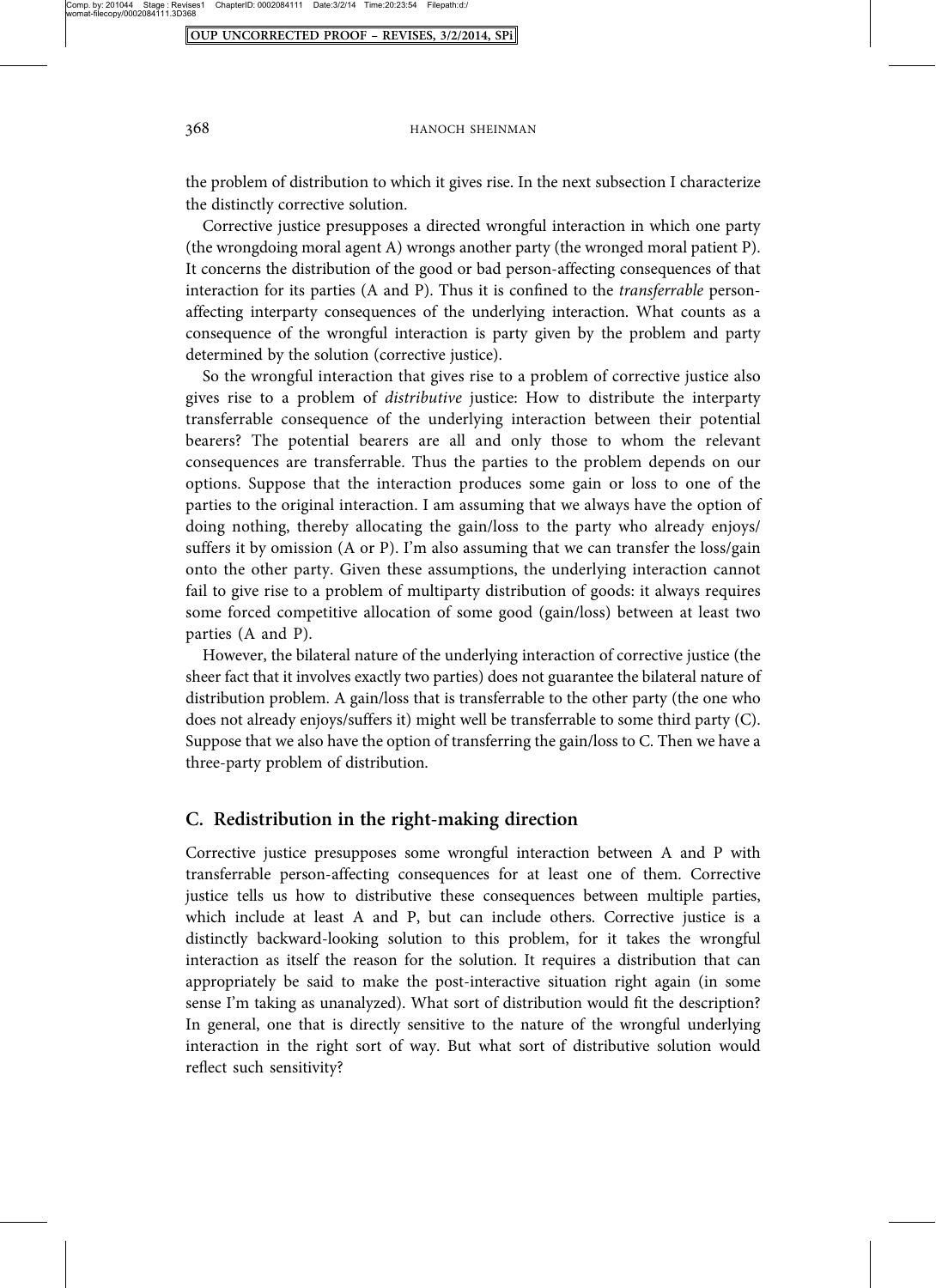#### ChapterID: 0002084111 Date:3/2/14 Time:20:23:54 Filepath:d: 00 comp. by: 201044 Stage<br>3034111.b3699/0002084111

#### OUP UNCORRECTED PROOF – REVISES, 3/2/2014, SPi

#### TORT LAW AND DISTRIBUTIVE JUSTICE 369

A partial answer is that to reflect the bilateral nature of the underlying interaction, corrective allocation must itself be bilateral: it requires allocating the relevant goods between the parties to the underlying interaction and them alone, namely between A and P. Thus allocating the relevant goods to third parties cannot satisfy the demands of corrective justice. Another part of the answer is that to respond directly to the wrongful interaction, corrective allocation must be redistributive: it requires an active intervention with the existing distribution of the relevant goods. The wrongful interaction has produced a distribution that is itself wrongful in some way, simply on account of having been produced by that interaction. You cannot correct a distribution without redistribution.

Redistributing the relevant consequences between the parties is not yet corrective, however. Suppose that the relevant interaction has produced some gain for P or loss for A. Surely there is nothing corrective about redistributing it to the other party. Far from making things right again, such redistribution would make things even worse. And as we have seen, the arithmetic principle that the relevant gain/loss be retransferred back to its original holder (thereby restoring the original pattern of their interparty distribution) does not solve that problem. What seems to be needed is some other principle that bridges the gap between correction and distribution.

The requisite principle must relate the "directions" of the corrective redistribution and underlying wrongful interaction. To formulate the principle with clarity we need to introduce three theoretical terms. Let us say that a directed wrongful interaction between X and Y has the X to Y direction of wrongdoing when it involves X wronging or doing wrong to Y. We now distinguish between two senses in which a redistribution of some good can be said to take a particular direction. Let us say that a directed redistribution of some person-affecting good/benefit/burden between X and Y has the X to Y direction of good/benefit/burden-moving when it redistributes the good/benefit/ burden from X to Y. Finally, let us say that a directed redistribution of such good between X and Y has the X to Y direction of burdening-by-benefiting when it burdens Y by benefiting X to the same extent (equivalently: when it benefits X by burdening Y to the same extent).

Notice that while a redistribution with the X to Y direction of benefit-moving has the Y to X direction of burdening-by-benefiting (it burdens X by benefiting Y to the extent of the benefit), a redistribution with the X to Y direction of burden-moving has the opposite, X to Y direction of burdening-by-benefiting (it burdens Y by benefiting X to the extent of the burden). The principle we need says that corrective redistribution reverses the underlying interaction's direction of wrongdoing with its direction of burdening-by-benefiting. Corrective redistribution in the aftermath of an interaction with the X to Y direction of wrongdoing takes the Y to X direction of burdening-bybenefiting.

Using "A" and "P" schematically for the wrongdoing agent and wronged patient affords a simple statement of the relevant principle. Since directed wrongful interactions have the A to P direction of wrongdoing, the principle says that corrective redistribution takes the P to A direction of burdening-by-benefiting. Securing that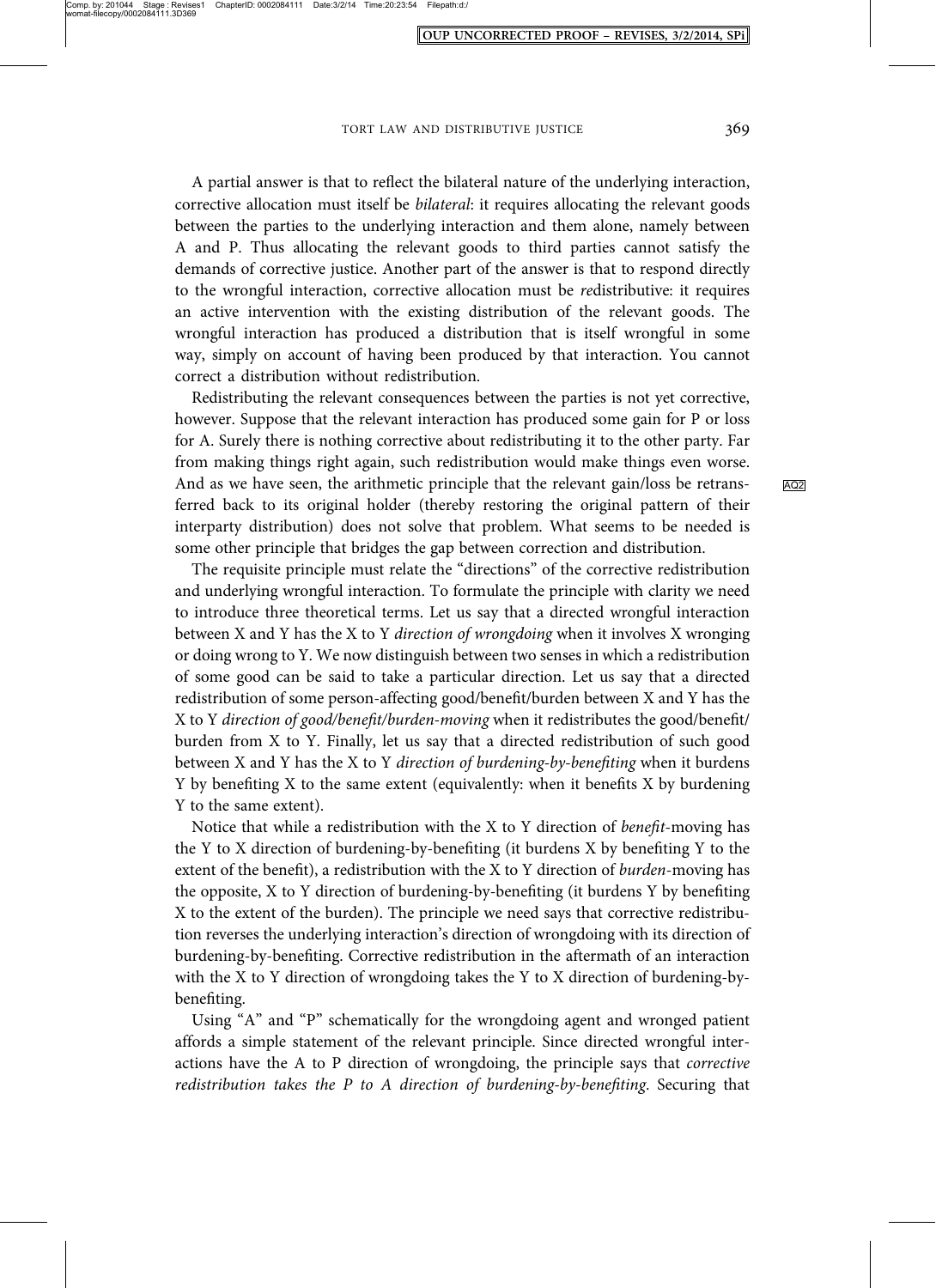#### 370 HANOCH SHEINMAN

direction of burdening requires redistributing the good and bad interparty consequences of the underlying interaction (gains and losses) in opposite directions. Gains should be redistributed from A to P (with the A to P direction of good-moving); losses, from P to A (with the P to A direction of good-moving). To mark the fact that redistribution in this direction of burdening tends to warrant the imagery of righting the wrongful interaction or its consequences, I will sometimes call it the right-making direction.

Recall the case in which the wrongful interaction transfers some gain from A to P and loss from P to A. Unlike arithmetic equality of difference, the principle on offer avoids the implication that corrective justice requires retransferring the said consequences to the other party: such retransfer would have the wrong, A to P direction of burdening-by-benefiting. It would fail to put things right again because it would fail to reverse the interaction's direction of wrongdoing with is direction of burdening. Now someone might object that the principle still yields the wrong result. Redistribution with the P to A direction of burdening would require transferring the relevant consequences to the parties who already have them, which is impossible.

It is however possible to reply that the principle is undefined for such cases (as for cases in which the wrongful interaction has no interparty person-affecting consequences at all). Not all person-affecting consequences that wrongful interactions have for their parties require correction, only those that benefit A or burden P. Let us say that when a directed wrongful interaction between X and Y produces some personaffecting consequence for one of them, that consequence has the X over Y direction of favoring when it benefits X or burdens Y. Then we can say that the relevant principle is only defined for consequences with the A over P direction of favoring.

We can think of various principles of corrective justice. Some principles require A to take corrective responsibility for the relevant consequences of her wrongful agency by effecting or facilitating the requisite redistribution. Others require the judge to hold A correctively responsible and enforce the said redistribution. Still others require the law to pursue corrective justice. Principles of the first two kinds are most naturally thought of as deontic (imposing a requirement). Principles of the third kind might well be telic (generating reasons).

#### E. Reconciling correction and redistribution

The reconstructed account does away with the assumption that the forms of justice are categorically distinct and describes a kind of corrective justice that is fully distributive as well as fully corrective. The most basic idea of corrective action in normative ethics is that of backward-looking principles that identify past wrongdoing as a reason for doing something about it now, something that can be properly said to correct or make things right again. This idea is not particularly distributive. Reasons to express certain reactive attitudes such as regret or blame are backward-looking and broadly corrective. Reasons to apologize are clearly corrective. Such actions do not necessarily allocate person-affecting goods. There is however nothing about the basic idea to exclude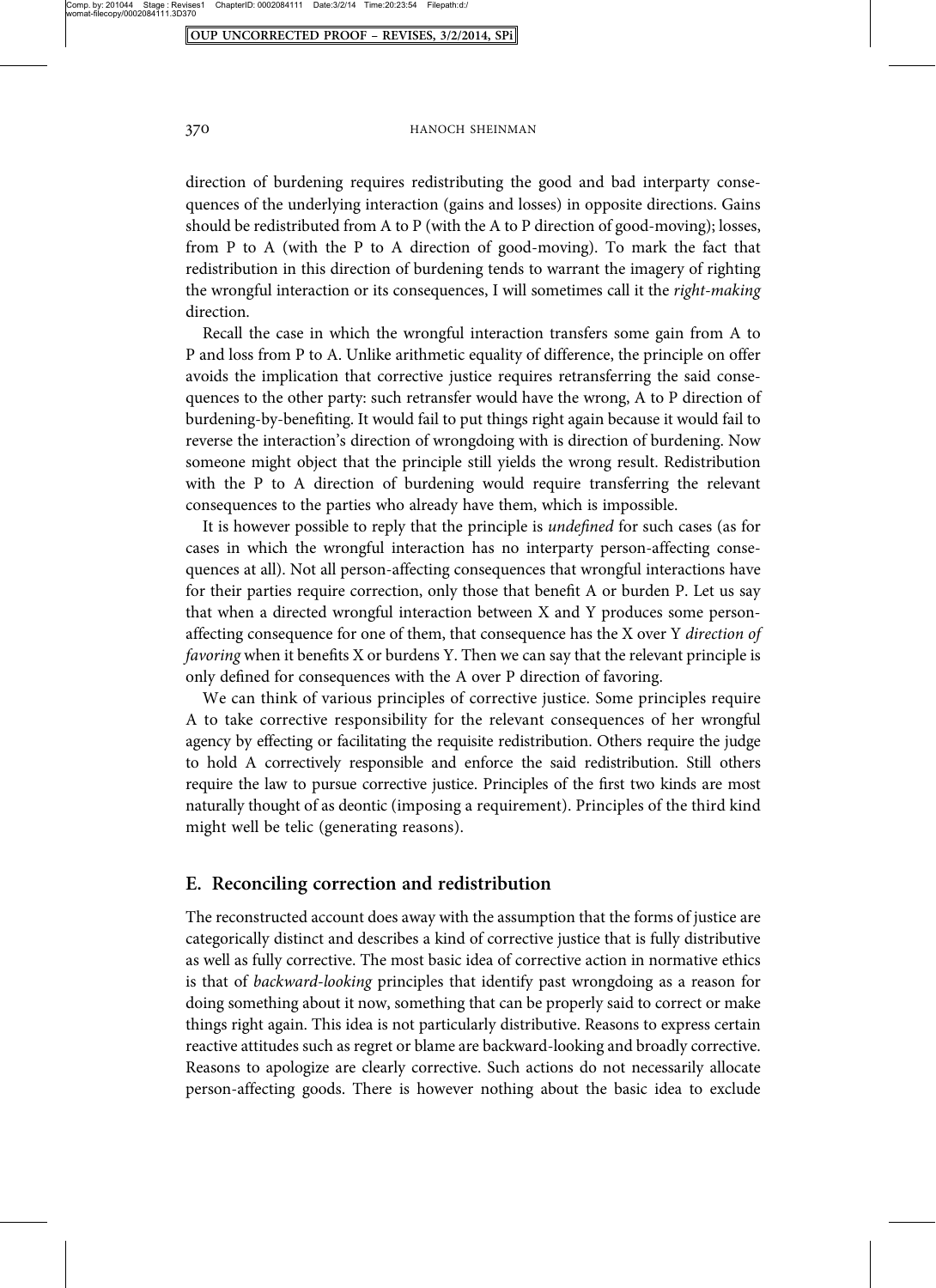ChapterID: 0002084111 Date:3/2/14 Time:20:23:54 Filepath:d: Comp. by: 201044 Stage : Revis<br>womat-filecopy/0002084111.3D37

#### OUP UNCORRECTED PROOF – REVISES, 3/2/2014, SPi

#### TORT LAW AND DISTRIBUTIVE JUSTICE 371

genuinely corrective principles of distributive justice. The idea of backward-looking or "historical" principles or theories of distributive justice is not unfamiliar. One example is the familiar view that takes the fact that some good has been acquired through voluntary exchange to justify or favor its existing distribution. Another example is the familiar argument that we should transfer opportunities from one group to another as compensation for past wrongdoing. The theory of distributive justice behind the argument is historical and corrective. It requires redistribution with the P to A direction of burdening by virtue of some past interaction with the A to P direction of wrongdoing.

The corrective justice that preoccupied Aristotle and continues to exercise contemporary civil law theorists is concerned with the allocation of person-affecting goods in accord with merit ("some sort of worth"). The merits of the parties are relational and interdependent; they are determined by the roles they played or didn't play in the same wrongful interaction and cannot be described independent of one another: A plays the role of the agent who wrongs P; P plays the role of the patient who is wronged by A. Relational principles or theories of distribution are not unfamiliar. To use an example from the previous paragraph, the process through which a good is acquired is a relational fact. All criteria of distribution that depend on social facts are implicitly relational, to some extent.

So corrective justice is not just any principle of distribution. Unlike principles that require distribution in accordance with need, suffering, or talent, it takes the wrongful interaction itself to require doing something about its interparty transferrable consequences, something that can be properly said to put things right. Unlike these other principles, it requires that these consequences remain between A and P. And unlike these other principles, it requires the redistribution to have the P to A direction of burdening.

The proposed account of the distinction does not baffle competing claims about the relative priority of corrective and distributive justice in relation to civil law. Rather, it requires their reinterpretation as claims about the relative priority of corrective and non-corrective principles of distribution or justice. In the next section, I apply the distributive account of corrective justice to tort law.

## V. Reparative Justice in Tort Law

My distributive account of corrective justice was characterized with an eye to civil law, that area of law that includes the law of torts, contracts, and restitution. It is often argued that civil law's first principle or principle of justice is corrective. The claim is plausible. Civil law requires corrective action in the aftermath of civil law wrongs (torts, breach of contract, unjust enrichment). This preoccupation also seems to define civil law as a distinct area of law. What could possibly unify the paradigmatic institutions of civil law if not some sort of backward-looking concern with correction? There is nothing sacred about conceiving of the institutional subject in this way, but as soon as you conceive of it in some other way you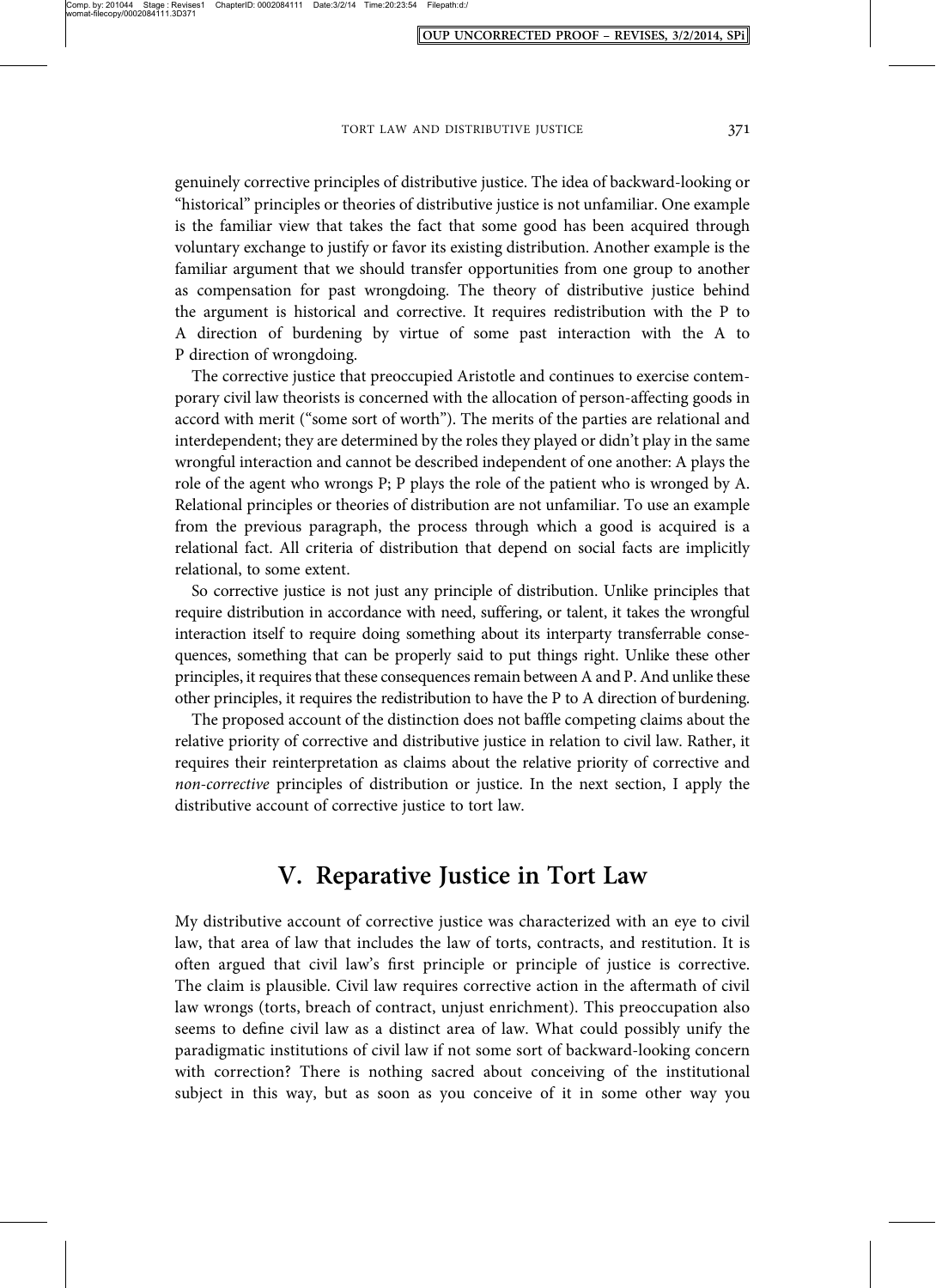#### 372 HANOCH SHEINMAN

begin to change the subject.<sup>23</sup> Under the assumption about the categorical nature of the key distinction, this corrective view implies that civil law's justice is not distributive. The implication is not simply that civil law's justice is not identical with distributive justice as such. No one thinks that corrective justice exhausts distributive justice, and the claim that civil law's distinct function is distributive justice as such rings neither true nor helpful; clearly concern with distributive justice can hardly set civil law apart from most other areas of law. Indeed the categorical nature of the distinction forces the stronger implication that civil law's justice, which is corrective, is not also distributive.

If it turns out that civil law's first principle of justice is basically the reconstructed Aristotelian corrective justice I have been characterizing, then we are entitled to reject this implication. For in that case the denial of the distributive nature of civil law's justice would fail to be true and, in any event, would fail to register an important truth about the normative foundation of civil law, namely that it is an essentially distributive institution whose function it is to solve special problems of distribution by way of special redistributive action. In this section I will try to support this claim in relation to the law of torts, which I take to be a paradigm case of civil law, along with the laws of contracts and restitution. I will try to support the claim that tort law's first principle of justice is a special case of the distinctly distributive principle of corrective justice I have described in the previous section. I will use the account to show how tort law's justice is both corrective and distributive.

Now on the one hand, it is the distributive nature of tort law's justice that stands in greater need of vindication. So for the most part, my discussion of the distinctly corrective nature of tort law's justice will rely on familiar arguments (and hence depend on their cogency). On the other hand, I am also concerned to show how the distributive nature of tort law's justice is compatible with a certain priority of corrective justice. Thus corrective and distributive aspects of tort law's justice will be mixed in the discussion that follows. This will reflect one of this chapter's themes, that when it comes to tort law, corrective and distributive justice are inseparable; tort law's justice is corrective-and-distributive throughout. Before discussing tort law, I briefly comment about civil law generally.

#### A. Civil law justice

Remedial civil law rules require corrective redistribution in the wake of directed wrongful civil law interactions. They seem to define duties, rights, and powers (in short, relations) of corrective justice in the reconstructed Aristotelian sense. A civil law wrong is a bilateral interaction with the A to P direction of wrongdoing (a tort, breach of contract, unjust enrichment). But not every such interaction is actionable. To

<sup>&</sup>lt;sup>23</sup> Cf. Martin Stone's remark that in conceiving of tort law as "the legal response to the problem of accidents," one never gets "tort law into view at all." Doing and Suffering, p. 151.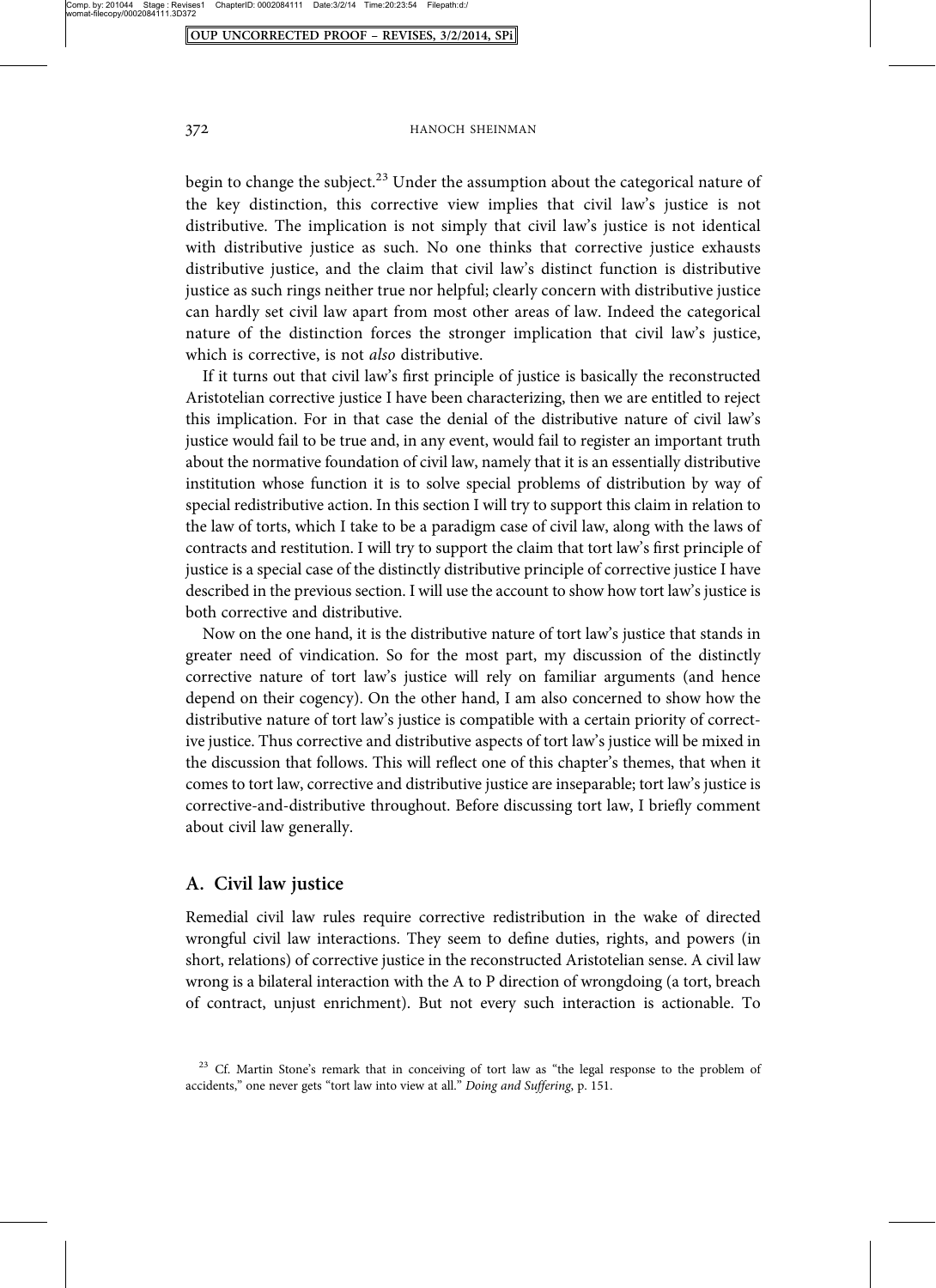ChapterID: 0002084111 Date:3/2/14 Time:20:23:54 Filepath:d: Comp. by: 201044 Stage : Revise<br>womat-filecopy/0002084111.3D373

#### OUP UNCORRECTED PROOF – REVISES, 3/2/2014, SPi

#### TORT LAW AND DISTRIBUTIVE JUSTICE 373

amount to an actionable or complete civil law wrong, the interaction must have transferrable person-affecting consequences for its parties. Remedial civil law rules require the redistribution of these consequences between the parties in the opposite, P to A direction of burdening-by-benefiting. What is distinctive about civil law liability rules as such (if anything) is that they require this redistributive operation simply as the appropriate response to the underlying wrongful interaction, quite regardless of other reasons for or against it. When the interaction produces a gain for A, loss for P, or both, the sanctioned civil law response is transfer with the A to P direction of goodmoving ("restitution"), transfer with the P to A direction of good-moving ("reparation"), or both.

It may be objected that my account cannot explain restitution. It is commonly argued that the law of restitution imposes duties to relinquish gains that are not wrongful (as when I find that you have mistakenly transferred some money into my account). But if these are duties of corrective justice at all, they are highly nonparadigmatic ones. The typical argument for treating such duties as corrective is that they presuppose an interaction what would be wrongful unless they are discharged. But if an argument of this sort is cogent, the duty to keep promises or perform contracts is a duty of corrective justice. I find this result counterintuitive. There is simply nothing for promisors or contractors to correct by keeping their promises or contracts. Things change as soon as the potentially wrongful interaction becomes wrongful in actual fact owing to a failure to discharge the duty (relinquish the gain, keep the contract). Potentially wrongful interaction can only give rise to potentially corrective duties. Notice that the objection effectively collapses the corrective nature of the relevant duties to their backward-looking or historical nature. The duties to relinquish unmerited gains or keep contracts are backward-looking in the Anscombian sense of identifying some historical fact (mistaken transfer, contract) as itself a reason or duty to do something. But they are not fully corrective, because the agent has not done anything she can correct or fail to correct.

#### B. What is harm reparation?

Some philosophers define corrective justice as the requirement to repair harm.<sup>24</sup> And in tort law, correction does seem reparative. But what is this requirement? A familiar answer says that to repair P's harm is to bring P to the position in which P was before (or would have been apart from) the tort. But such restoration is often impossible because the harm to P is irreversible. Suppose that A causes his neighbor P permanent physical injury through his careless conduct. Suppose also that the harm leads to financial losses that are associated with P's condition (e.g. medical expenses). Bringing P back to his original position is impossible. All that can be done is bringing P back to his original position with respect to the collateral losses (as we might call them). To

<sup>24</sup> See e.g. Perry "Corrective and Distributive Justice."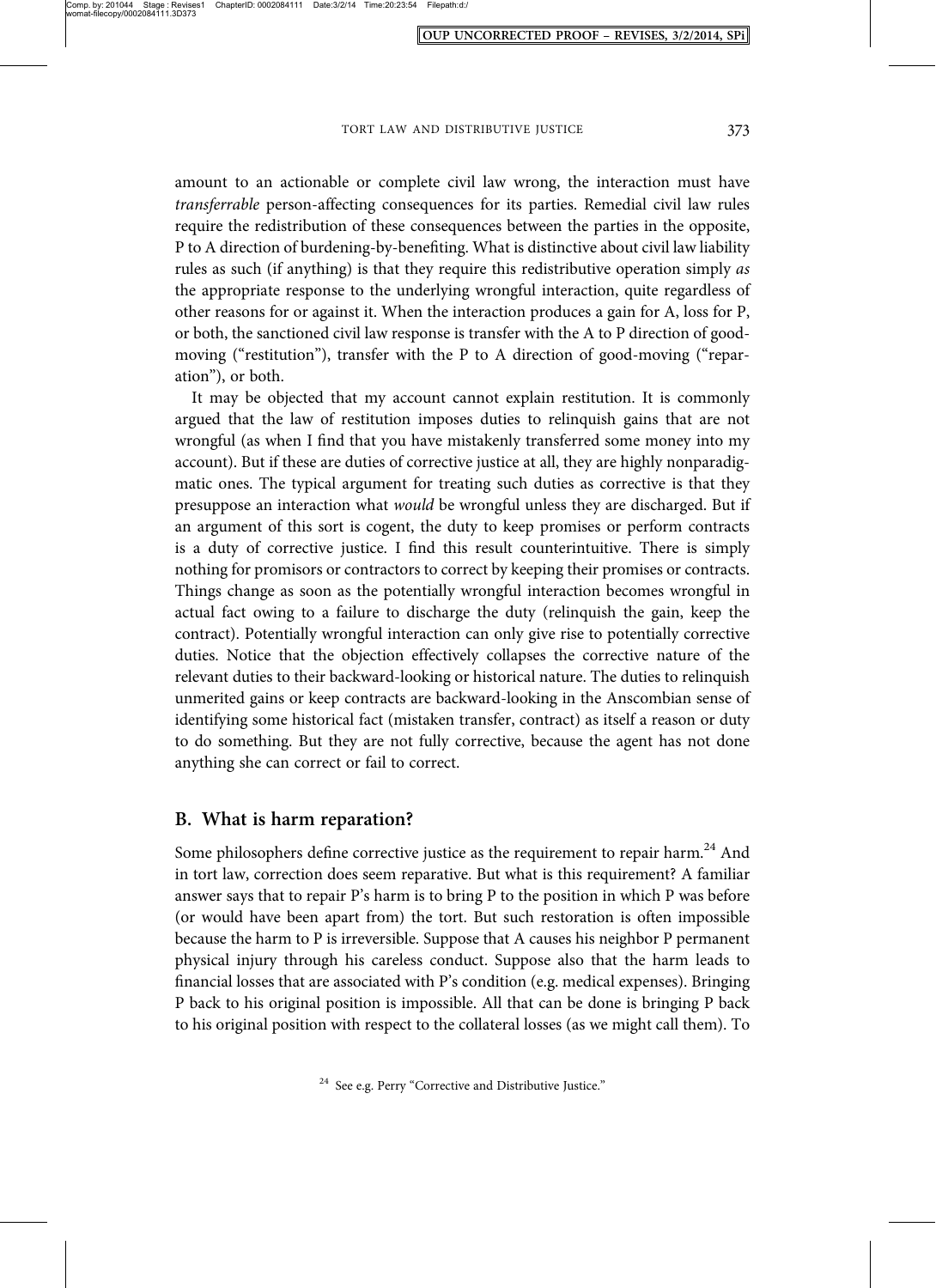374 **HANOCH SHEINMAN** 

accommodate this familiar point, we can retreat to the claim that tort law requires bringing P to his original position "as far as possible." But this still sounds too strong. Tort law does not require restoring P's position in every possible way. It does not require A to apologize, work for P, or make some third party cover P's expenses.

An account that acknowledges the essentially distributive nature of corrective justice offers a more informative yet simpler definition of reparation. Reparation of harm in torts is essentially *redistributive* and can only take the form of transfer. Physical injury is not transferrable. Therefore, it is not repairable. The collateral loss of mitigating and coping with the injury on the other hand is financial and can be transferred to A as debt. Harm reparation in tort requires the transfer of P's collateral (i.e., transferrable) tort-generated losses onto A.

#### C. Redistribution in the right-making direction

Tort law reparation also provides an occasion to compare the redistributive account of corrective justice with arithmetic equality accounts. The redistributive account of reparation retains two attractive features of the Aristotelian arithmetic account of corrective justice: The assumption that (1) corrective justice operates on material, person-affecting goods, gains and losses the parties to some wrongful interaction enjoy or suffer in its wake; and the assumption that (2) doing or achieving corrective justice is a matter of transferring these goods between these parties. The first assumption explains why the interaction creates a problem of forced competitive distribution of goods. The good is here to be enjoyed or suffered by at least some party, but there is some alternative allocation under which it is enjoyed or suffered by someone else. The second assumption begins to explain how the corrective solution differs from others: it requires the relevant good to remain between the parties. And it requires redistribution of the relevant good, an intervention in its existing distribution. But these assumptions are not sufficient to explain the distinctly backwardlooking or corrective nature of reparation. Changing the interparty distribution of the relevant good does not yet restore or correct anything. What explains the backward-looking or corrective nature of corrective justice in the Aristotelian picture is the idea of arithmetic equality, the assumption that (3) corrective redistribution transfers back some positive or negative good that has been transferred through the underlying interaction (in much the same way a refund does), thereby restoring the original pattern of its distribution.

As I have noted, arithmetic equality view renders corrective justice all but inapplicable to reparation in torts. A in our previous example would be liable to repair P's collateral losses. Such reparation would require transferring P's loss to A. But the loss has never been transferred from A to P in the first place. A could not have had that loss before the tortious encounter that created it. And the loss has remained in P's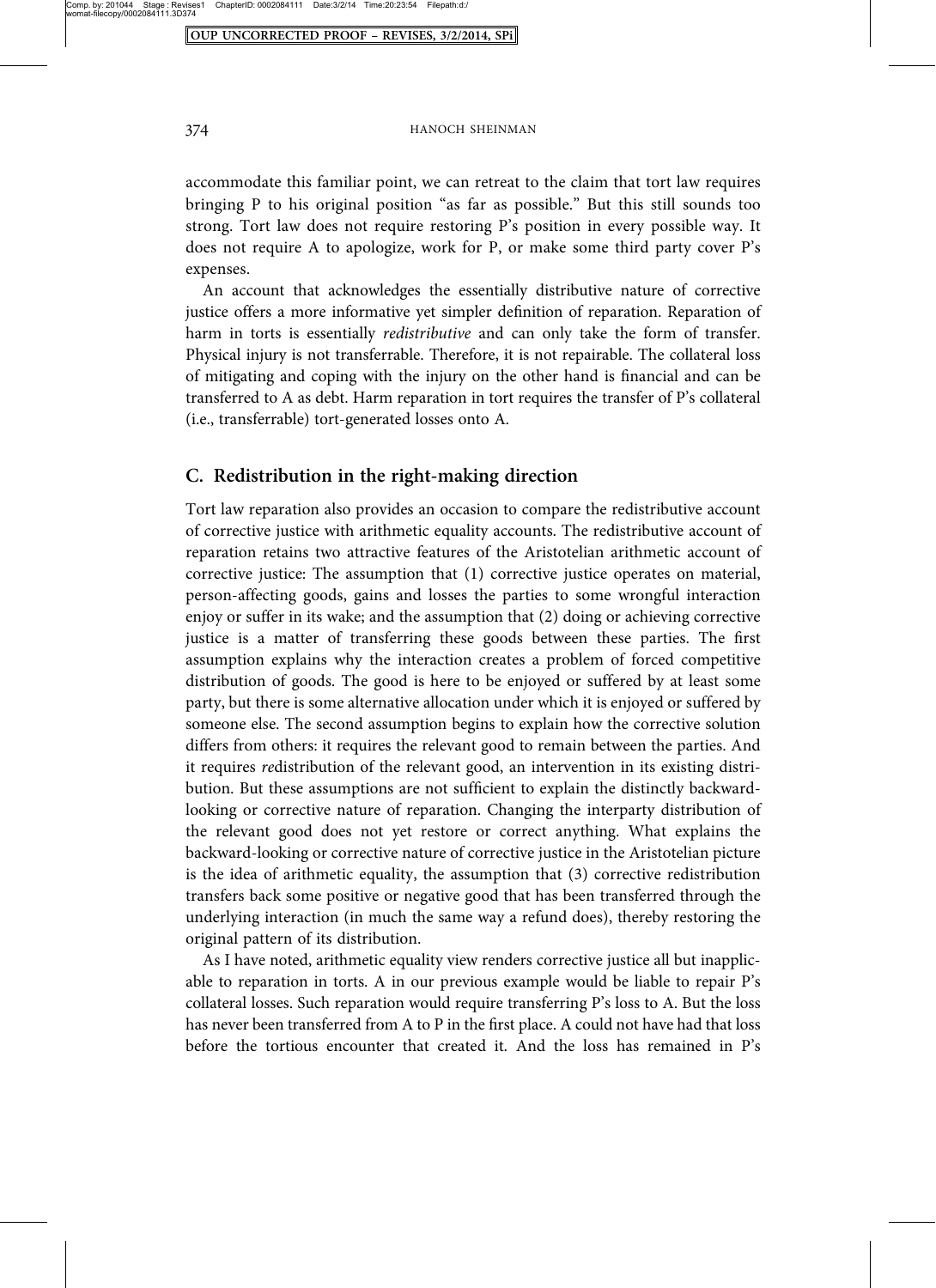#### TORT LAW AND DISTRIBUTIVE JUSTICE 375

possession ever since (otherwise transferring it to A would not be an option now). Therefore, transferring P's loss to A would not transfer that loss back.

The Aristotelian conception of corrective justice as arithmetic equality is still influential. However, the impetus to reconcile it with tort reparation exerts pressure to adopt some "normative" interpretation of the relevant goods, thereby giving up on the attractive Aristotelian assumption (1). Gardner's account of corrective justice provides a recent illustration. The question of corrective justice on this account is whether or how something that "has already shifted between the parties" to a transaction "should now be allocated back from one party to the other, reversing the transaction that took place between them."<sup>25</sup> How should we understand this claim in the context of reparation in torts? I assume that what reparation allocates from P to A is some loss associated with the tort. But in what sense does it allocate the loss back to A?

The claim seems to imply that P's loss had been A's prior to the tort: the tort has shifted it from A to P, and should now be shifted back. But this is impossible, as it was the tort that created the loss in the first place. Gardner's idea might be that P's loss should be returned to A, who has been its rightful owner since its creation through the tort. But since the material, person-affecting suffered loss the tort has produced lies with P, the ownership in question must be a kind of normative (moral or legal) ownership or liability. Thus the explanation of the sense in which reparation is corrective presupposes something like the Pottery Barn principle: "You break it, You own it." Alas this principle does not require the returning or otherwise transferring anything back from P back to A. We reach a dilemma. If the loss is material, then A has never had or suffered it, and it cannot be allocated back to A. And if the loss is normative (duty), then P has never had it, and it cannot be allocated from P. The Pottery Barn principle simply reformulates the duty of reparation in terms of ownership. It cannot explain reparation's (i.e., its own) corrective or backward-looking nature.

The account of the previous section provides the beginning of an explanation. Reparative justice is backward-looking simply in that it takes the past tortious interaction as itself a reason/duty to interfere with the existing distribution of the loss. The corrective nature of reparation is hard to explain in non-circular terms. Still reparation can be brought under a more general principle that requires us to redistribute the person-affecting consequences of wrongful interactions in the P to A direction of burdening-by-benefiting, namely in whichever direction of goodmoving would work to the detriment of A by working to the benefit of P. Why? Because that would warrant the claim that the redistribution makes things right again. Why? Because it was A who wronged P and not the other way round.

<sup>25</sup> Gardner, "Corrective Justice" at 11.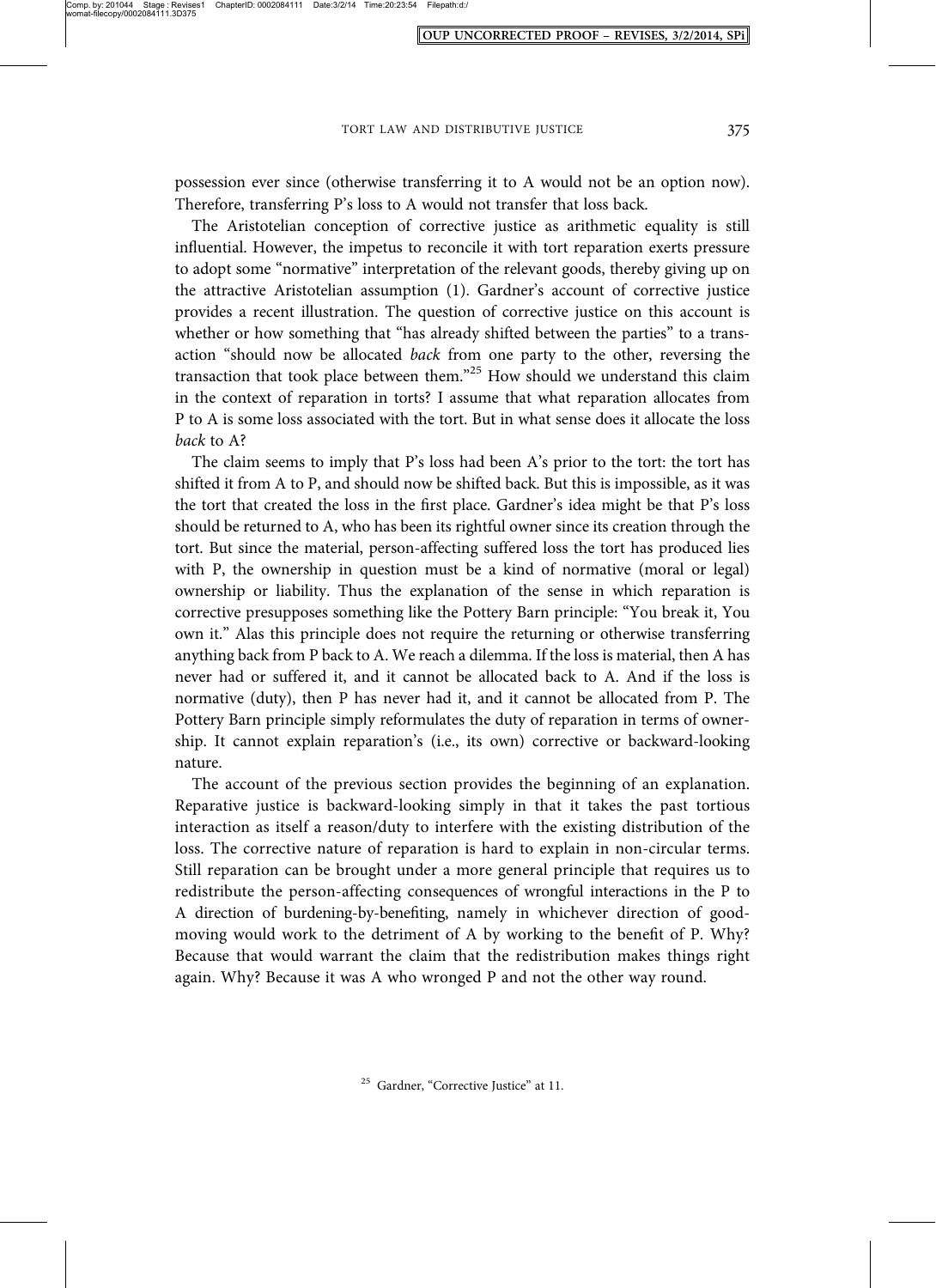376 HANOCH SHEINMAN

#### D. Corrective defenses

Tort law provides defenses that limit the scope of the tortfeasor's (A's) liability to repair the victim's (P's) harm, including "proximate cause," "contributory negligence," and "mitigation of damages." Such doctrines are sensitive to the relative contribution of the parties to the production of the wrongful interaction or its consequences. Suppose for example that both parties are "at fault" or otherwise responsible for the tortious interaction or P's loss. Suppose that the tortfeasor A can be said to have been responsible for seventy-five per cent of the loss while the victim P can be said to have been responsible for the rest. Then the law may well take this as a reason to limit the scope of A's duty to repair to seventy-five per cent of the loss. Such doctrines seem essentially distributive. They concern the question: How should we divide the loss between the parties? (Notice that the rule in my own example seems essentially comparative, reflecting something like the ratio view; but I have already noted that this interpretation is optional.)<sup>26</sup> If tort law's first principle of justice (i.e., reparative justice) is not distributive, these doctrines cannot be said to form part of tort law's first principle; they must be relegated to tort law's second principle. But intuitively, these doctrines are integral to tort law's first and reparative principle of liability. The distributive account of corrective justice comports with this intuition. It treats tort law's sensitivity to the respective contributions of the parties to the tortious interaction or loss as internal to its corrective–reparative justice.

Reparative justice is a distinctly corrective, backward-looking and relational principle of distribution. It takes the past tortious encounter between A and P as itself a reason to redistribute its interparty consequences in the right-making direction. This can at least begin to explain the sensitivity of liability rules to the respective contributions of the parties without relying on non-corrective principles of distribution. It can do so in one of two ways, depending on the kind of case.

(1) Bi-directional wrongdoing. In one sort of case, the underlying interaction comprises two sub-interactions with opposite directions of wrongdoing, calling for two reparative transfers with opposite directions of burdening. The overall correctively just response will require setting these transfers off with or without remainder. No additional principle of distribution is required.

(2) Joint contribution to one-directional wrongdoing. In the more interesting sort of case the underlying interaction has just one direction of wrongdoing, but the wronged moral patient P nevertheless plays some morally significant agential role in the production of the interaction or her own loss. For example, P can be partly responsible or "at fault" for the loss by virtue of failing to take reasonable measures to protect herself without doing some wrong to A. While P's imprudent agential contribution is not wrongful, it is still very much a feature of the underlying wrongful interaction, and

 $26$  For example, the rule can also be said to reflect the twin noncomparative principles: (1) one's being at fault for some loss merits one's suffering it and (2) one's being more at fault merits one's getting more of it.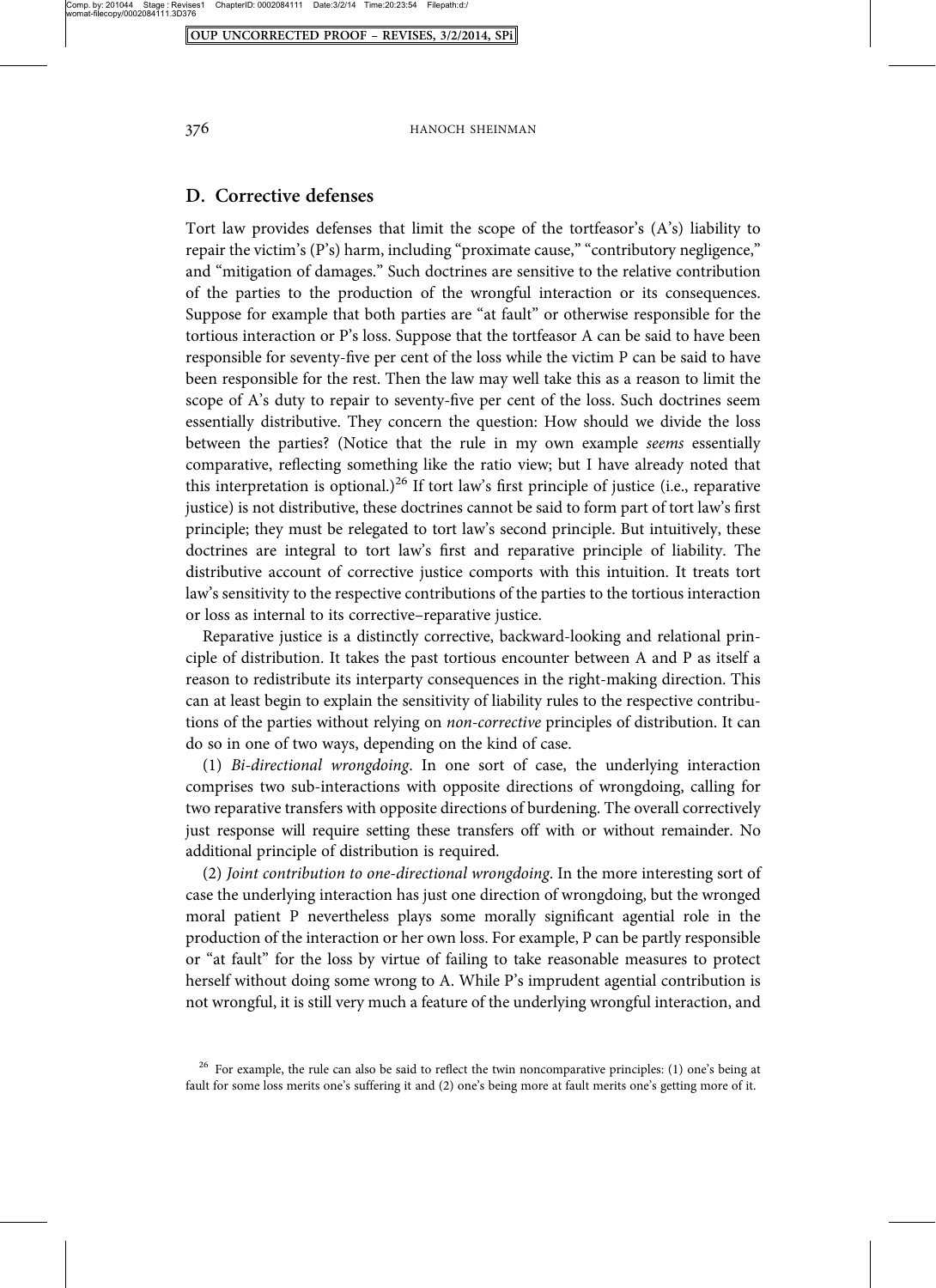ChapterID: 0002084111 Date:3/2/14 Time:20:23:54 Filepath:d: Comp. by: 201044 Stage : Revis<br>womat-filecopy/0002084111.3D37

#### OUP UNCORRECTED PROOF – REVISES, 3/2/2014, SPi

#### TORT LAW AND DISTRIBUTIVE JUSTICE 377

so can be taken to generate a backward-looking and relational normative factor: a reason against redistributing twenty-five per cent of the loss in the right-making direction (i.e., to A) or perhaps a *permission* not to repair that part (or *immunity* to liability to repair it). The lesson is that corrective justice does not always take the form of duties to correct; it sometimes takes the form of rights not to correct. Corrective defenses delimit the consequences that are subject to positive duties of corrective redistribution with the right-making direction.

It may now be objected that the said defenses and other tort law doctrines are sensitive not simply to the respective contributions of the parties to their past encounter but also to their respective needs, abilities, and other non-corrective features. This tends to show that they reflect non-corrective principles of distributive justice.<sup>27</sup> Therefore, so goes the thought, they cannot be subsumed under a distinctly distributive principle of corrective justice. Granted, there is more to tort liability than corrective redistribution, including sensitivity to non-corrective principles of distribution. The thought is that reparative–corrective redistribution is still tort law's first principle of justice.

The institution I have discussed in this section is a rather idealized tort law, tort law as it is traditionally conceived. Later I will relate the discussion to a more realistic tort law, our mixed tort system. But first I want to say a word about the lessons of the discussion so far for the priority of corrective justice.

## VI. The Priority of Corrective Justice

If the foregoing discussion is basically right, tort law's distributive justice is nothing other than its corrective justice. What are the implications of this view for apparently conflicting claims about the relative place of corrective and distributive justice in the explanation or justification of tort law? It depends on how we understand the debate. Insofar as these priority claims are taken to assume the categorical nature of the relevant distinction, the account rejects them all, regardless of side; it rejects the debate. However, the account lends some support to a priority of corrective justice that does not assume its non-distributive nature.

One lesson of the discussion is the asymmetry between our most general conceptions of distributive and corrective justice. As we typically use this term in normative discourse, "distributive justice" does not identify any well-defined principle of distribution, but simply the principles that make some distribution just (whichever they happen to be). Of course, we often use the expression in some narrower sense, focusing on some particular subclass of such principles (e.g. political, deontological, comparative), and the context of civil law is no exception. But at least when we ignore the Aristotelian contrast with corrective justice, that context suggests no obvious or obviously useful

 $27$  See e.g. Cane, "Distributive Justice" and Karen-Paz, "Egalitarianism as Justification."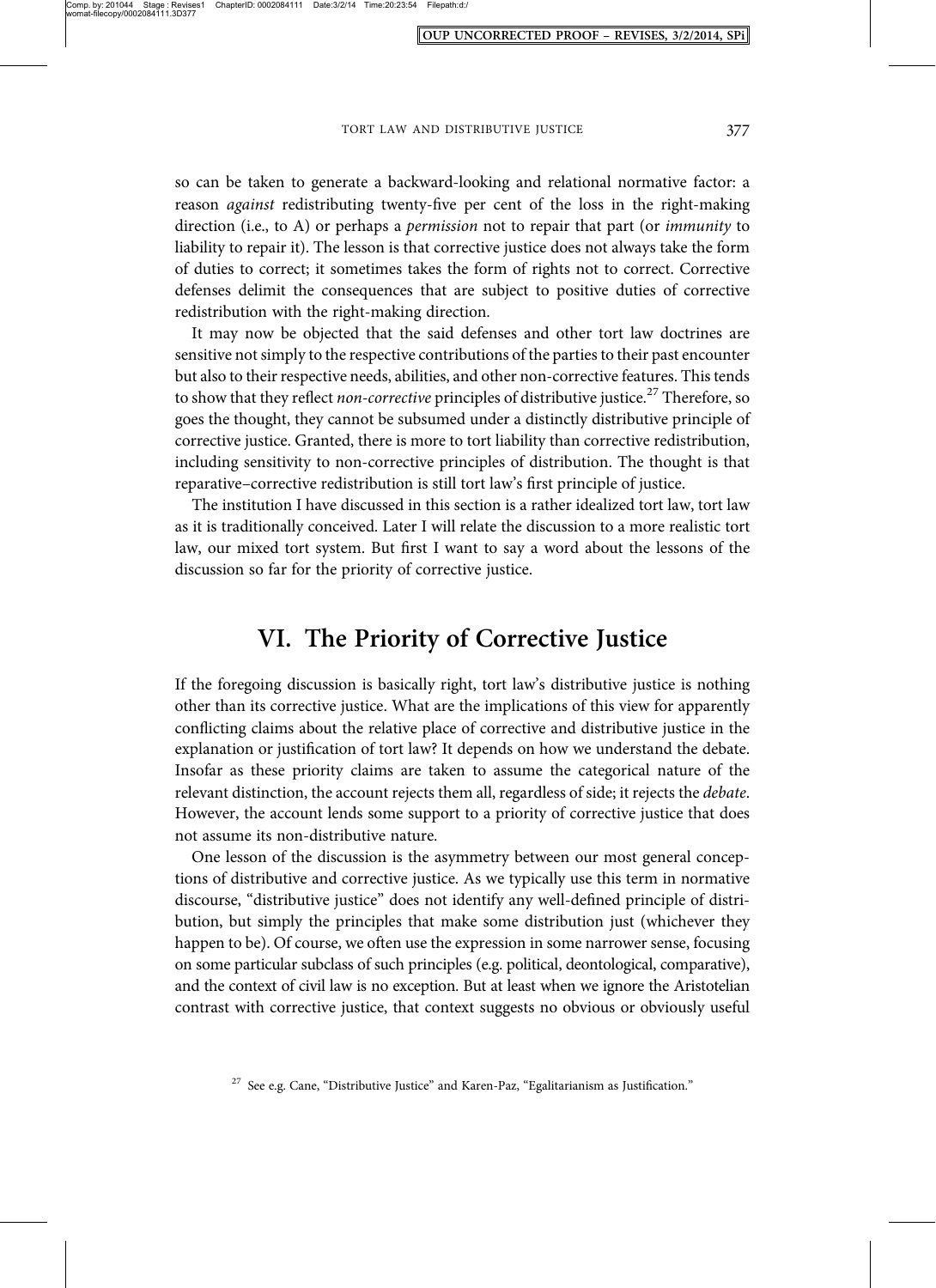378 HANOCH SHEINMAN

such restriction. The language of "corrective justice" on the other hand does seem to identify a minimally well-defined principle or family of principles. On any plausible definition, principles of corrective justice are "backward-looking" in some interesting sense that excludes most principles of justice or distribution.

The thought suggests that perhaps the issue is not priority as between corrective and distributive justice, but as between corrective and non-corrective distributive justice. Put another way, the pertinent contextual definition of distributive justice is not independent of the concept of corrective justice. "Distributive justice" in this context simply designates non-corrective principles of distribution (in the ordinary flexible sense).

Notice that on this way of thinking, the relevant contrast is not between two welldefined forms of justice, but between the well-defined form of corrective justice and its anti-form, a residual category of principles of distribution as distinct from each other as they are from principles of corrective justice. Still the redistributive account of tort law's justice vindicates the priority of corrective justice over the relevant set of principles. For while tort law's first principle of justice is distributive (as these other principles are), it is a distinctly corrective such principle (as they are not). Tort law has all manner of distributive effects that open it up to evaluation in light of various principles of distributive justice (need, virtue, equality of opportunity). But this much seems true of most every other legal institution, from criminal to tax to information law. What does seem true of civil law, but not of most other institutions, is the requirement of distinctly backward-looking, relational, and corrective redistribution, one that is justified by some past directed wrongful interaction and is properly sensitive to its morally relevant features (but not to other morally relevant features of the case).

This represents an institution–internal justificatory priority of corrective justice. Whether it can support a stronger justificatory priority is a difficult question that is not special tort law. At a minimum, it is plausible to think that when an institution's first principle of justice is X and not Y, X will be more frequently applicable to the institution's operation, and therefore more relevant to the justification of the institution itself, than Y. It is also plausible to believe—but much harder to defend—that institutions with their own "ethical function" (roughly, ethically acceptable or valuable function) enjoy a certain justificatory autonomy. The basic idea is that of division of ethical labor. The general thought can be broken into sufficiency and necessity claims. First (sufficiency), an institution that performs its defining ethical function sufficiently well is justified, even if this comes at some moral price, unless that price is too large. Second (necessity), an institution that fails to perform its defining ethical function sufficiently well is unjustified, unless the ethical price of its abolition is too large.

Suppose that tort law's ethical function is corrective justice. Then justificatory autonomy makes it more significant to the justification of tort law than any other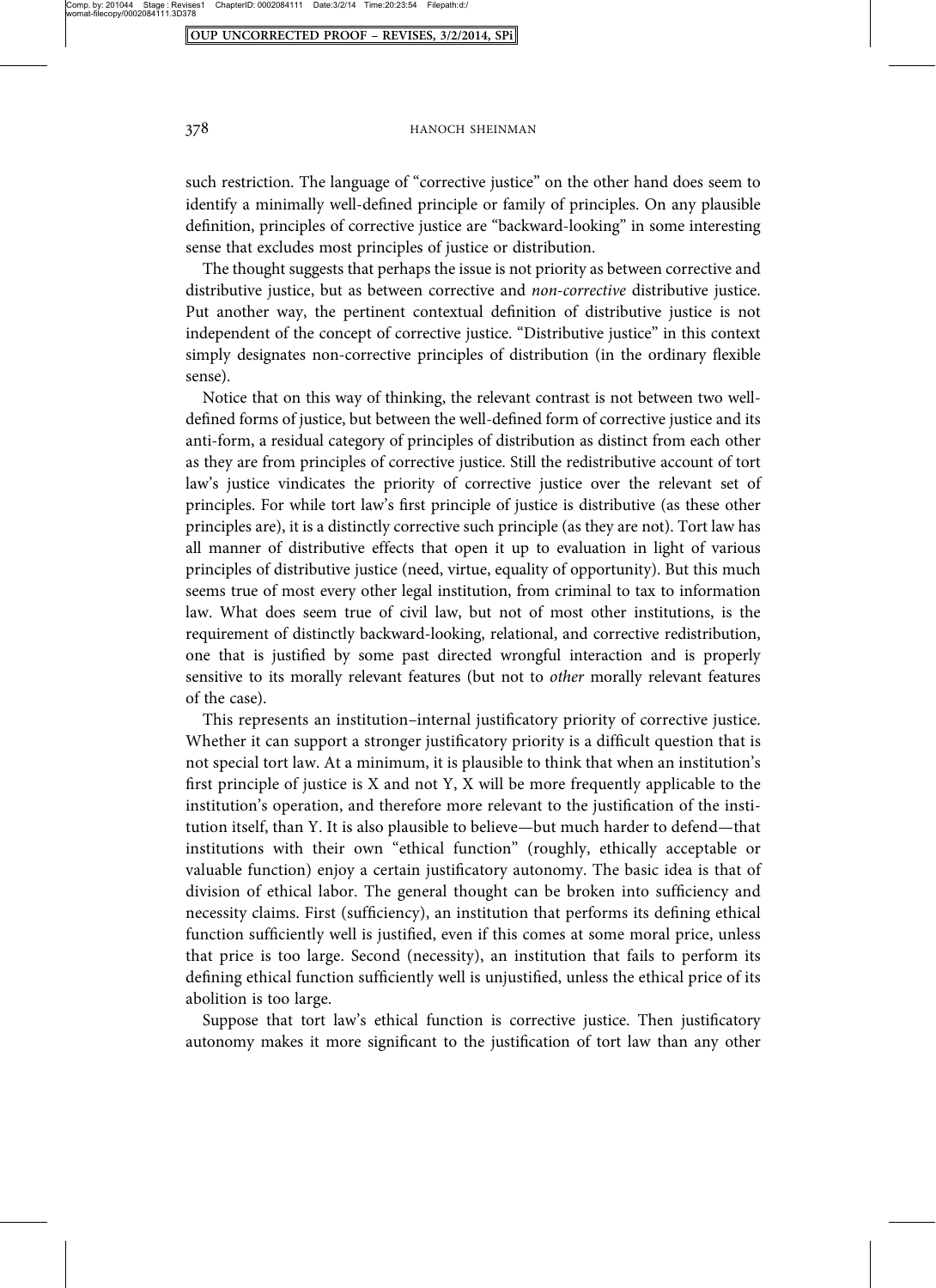TORT LAW AND DISTRIBUTIVE JUSTICE 379

principle of distribution. Up to a point, if tort law is sufficiently good at doing or achieving corrective justice, then it is justified (sufficiency). And up to a point, if tort law is not sufficiently good at doing or achieving corrective justice, then it is unjustified (necessity). No other principle of distributive justice can be said to enjoy such justificatory priority.

## VII. Similar Views

A distributive account of tort law's corrective justice offers one way to reconcile tort law's corrective and distributive functions or principles. Recent accounts of tort law's distributive justice suggest another route to reconciliation.

Peter Cane and John Gardner claim that tort liability rules effectively distribute bundles of reparative legal rights and responsibilities or relations—enforceable duties, powers, and immunities—among members of different groups (e.g., doctors and patients, landowners and tenants, employers and employees). Since the allocation of such legal relations is always beneficial or burdensome to members of some groups (and different allocations benefit/burden members of different groups), it is clearly answerable to principles of justice, including non-corrective ones, such as allocation in accord with suffering, need, or ability. However, since these relations are themselves distinctly corrective, the problem/function of distributing them is incidental to that of correcting tortious interactions or losses. Thus corrective justice enjoys a certain explanatory priority over non-corrective distributive justice in tort law.<sup>28</sup>

A related view says that the way in which tort law or the courts allocate the loss between the parties to the tort litigation is sensitive to principles of distribution, including non-corrective such principles. However, what creates the problem and restricts it to the parties is tort law's duty of reparation. Here too tort law's distributive function is merely incidental to its corrective function.<sup>29</sup>

These claims seem true as far as they go. Tort law cannot fail to create and face certain problems of distribution between members of different interest groups, between the litigating parties, and, I would add, between the parties and others simply by virtue of implementing its first and corrective principle of justice. So to the extent that tort law's response to such problems takes account of non-corrective principles, it

<sup>&</sup>lt;sup>28</sup> Cane writes that, while liability rules affect the distribution of benefits and burdens, the goods being distributed are not "material goods" but reparative rights and responsibilities. He takes this to show that, in tort law, corrective justice is logically prior to distributive. "Corrective justice provides the structure of tort law within which distributive justice operates." "Distributive Justice", 412–13, 416. Gardner writes that what tort law allocates "is access to a special apparatus for the doing of justice in another form, viz. corrective justice."

 $29$  This view is adapted from Gardner, "Distributive Justice," §: reasons of corrective justice explain "why we might be confronted with questions of distributive justice that are already pre-localized and already assume the context of a bilateral zero-sum conflict ... Once again, it is corrective justice that has the explanatory priority."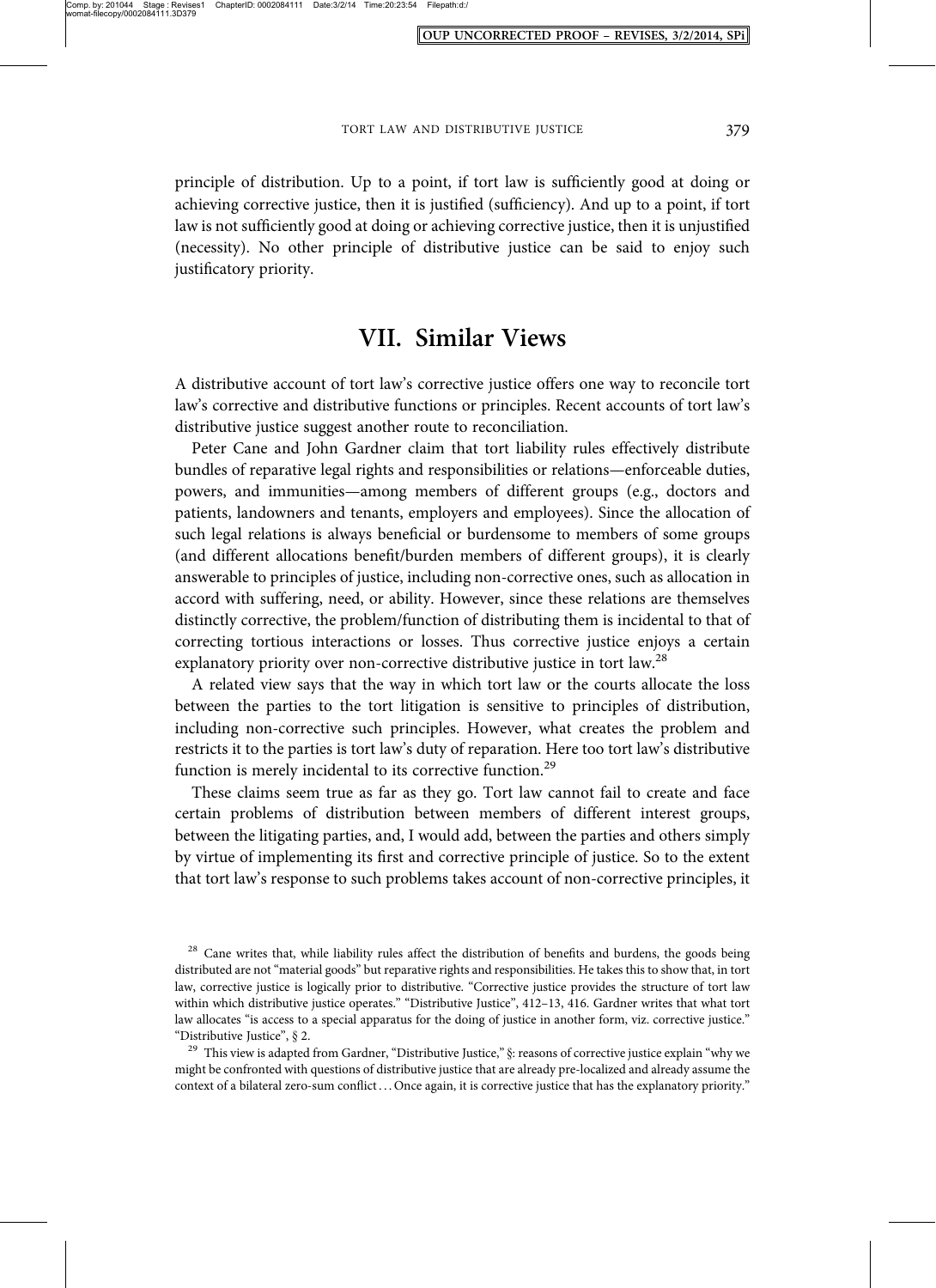380 HANOCH SHEINMAN

is incidental to tort law's corrective response. But this admittedly accurate claim makes no mention of a tort law principle of distributive justice and leaves out the genuinely distributive nature of its first and corrective principle.

In the previous sections, I have tried to characterize tort law's first principle of distributive justice. Tort law's distributive justice on this view is not a by-product of its first and corrective principle of justice; it just is that principle.

## VIII. The Mixed Tort Law

My characterization of tort law's justice assumed a highly idealized conception of the subject matter. This idealization is a standard criticism of the view that tort law's first principle of justice is corrective. It is now a platitude that our tort law is a "mixed system." For our purposes, the key observation is that major tort law mechanisms are now governed by non-corrective principles of distribution. The question is whether my claim about the distinctly corrective nature of tort law's justice and tentative remarks in favor of the priority of corrective justice are compatible with this observation. I raise the problem by retelling a brief story. I then examine a possible response. I close by making a tentative proposal.

#### A. The story of tort law

Part 1. At the beginning there was a tort law system that pursues corrective justice (i.e., corrective redistribution) single-mindedly (the pure tort system). It is not surprising that such single-minded pursuit has some unhappy distributive effects. After all, what makes corrective justice a distinct principle of distribution also makes it indifferent to many ethically relevant features of the distribution problem, features that bear on the justice of our response. Features that are not directly related to the underlying wrongful interaction itself, including suffering to be alleviated, needs to be satisfied, and harm to be prevented are simply irrelevant. The single-minded and quite successful achievement of corrective justice, so the story goes, comes at a real price in the currency of distributive justice. It is possible to maintain that implementing corrective justice can lead to major distributive injustice. Suppose that A's momentary tortious carelessness results in P's massive transferrable loss. It is possible to maintain that corrective justice would require shifting that loss to A. That would typically be a major distributive injustice. As Jeremy Waldron complains: "It is hard to explain why this is a fair price of a moment's carelessness." $^{\rm 30}$  But often the price of our system's pursuit of corrective justice lies simply in the failure to satisfy important

<sup>30</sup> Waldron, "Moments of Carelessness," p. 388.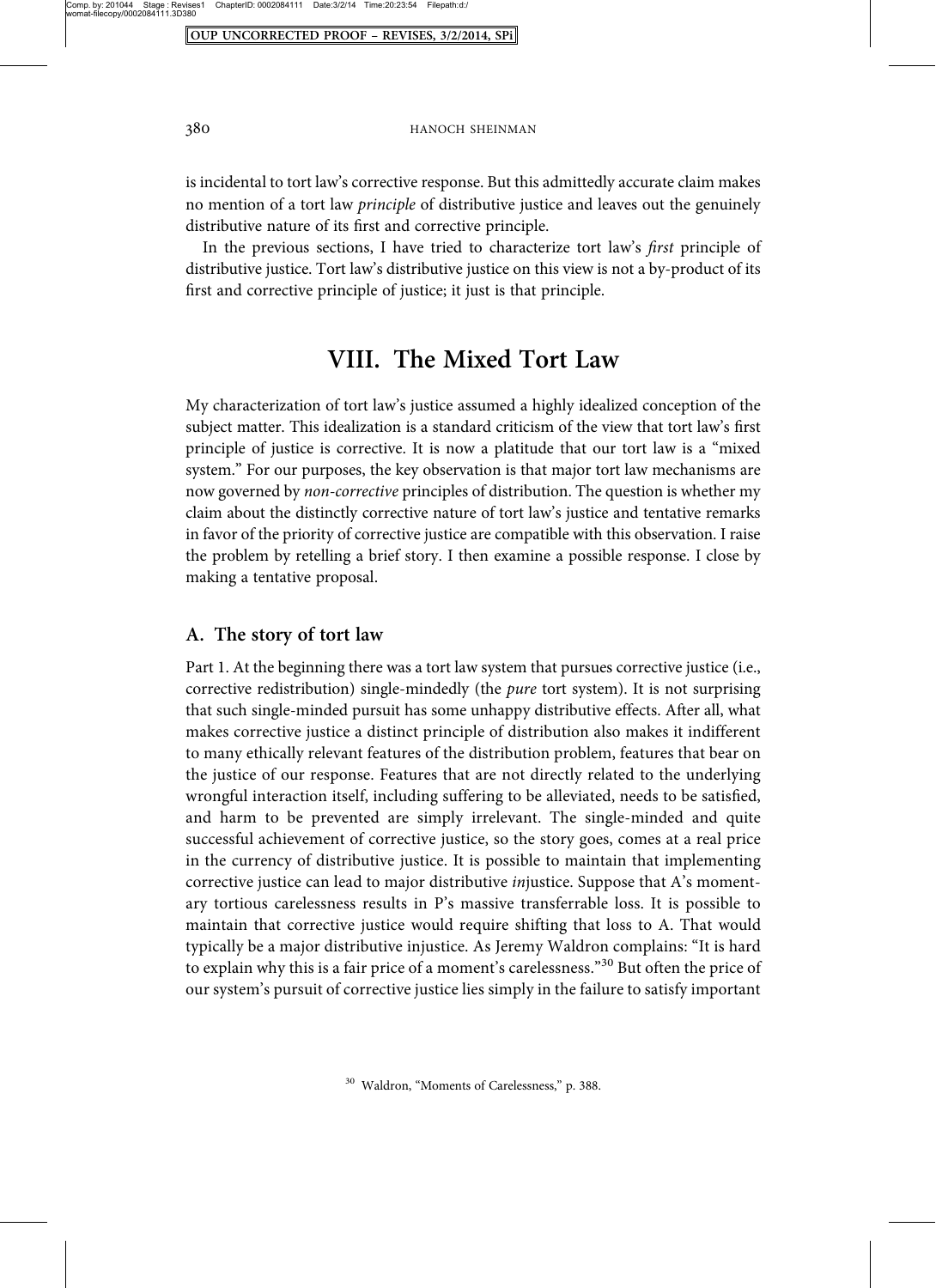TORT LAW AND DISTRIBUTIVE JUSTICE 381

non-corrective principles of distribution. The crucial point is that the purely corrective system has major distributive side effects.

Part 2. In the second part of the story, mass-redistributive mechanisms develop in response to the said side effects. Their main function (as we might say) is to ameliorate the distributive side effects of doing corrective justice. We can focus on one notable such mechanism, liability insurance. $31$  When the tortfeasor A is insured against liability in tort, the tort victim's (P's) loss is transferred not to P but to his insurance company C, which spreads it in small portions across its policyholders D. The upshot of the insurance turn is a mixed modern tort law system that comprises the corrective justice system of old plus the non-corrective redistributive insurance mechanism. The end.

The story raises a challenge for the proposed account of tort law's first principle of justice and for any priority of corrective justice that it can be said to support. For a large number of cases, insurance has replaced corrective redistribution of P's loss to A with non-corrective redistribution of that loss to third parties C and fourth parties D. Such redistribution is not bilateral (the loss is not redistributed between A and P). In particular, it does not have the P to A direction of burdening. So it is no longer distinctly corrective under the proposed account.

#### B. Implementing corrective justice?

It is natural to reply that insurance simply implements corrective justice. Since C is a contractually authorized agent of the tortfeasor A, C can discharge A's corrective justice liability on his behalf. $32$  The response underestimate the distance between the complex multilateral insurance operation (the transfer of P's loss to C and then to D) and the bilateral corrective transfer it replaces. One difficulty is that the transfer of P's loss to C is twice removed from its transfer from to A. First, C is no longer a party to the interaction with P. And second, it isn't a moral agent in the primary sense.

Kenneth Abraham, The Liability Century: Insurance and Tort Law from the Progressive Era to 9/11 (Cambridge, MA: Harvard University Press, 2008), 1.<br><sup>32</sup> Cf. Gardner, "Corrective Justice."

 $^{\rm 31}$  Tort experts claim that we cannot understand tort law without understanding insurance. Abraham (The Liability Century, p. 1) provides a recent statement:

The tort liability and insurance systems are very much like the two suns in a binary star, dependent on each other for their position in our legal system. For more than a century these two systems have influenced each other's course of development. Neither would be anything like what it is today if the other had not existed and developed along with it. Today the two systems constantly interact, and almost no effort to understand or reform one of them can take place without understanding the role played by the other.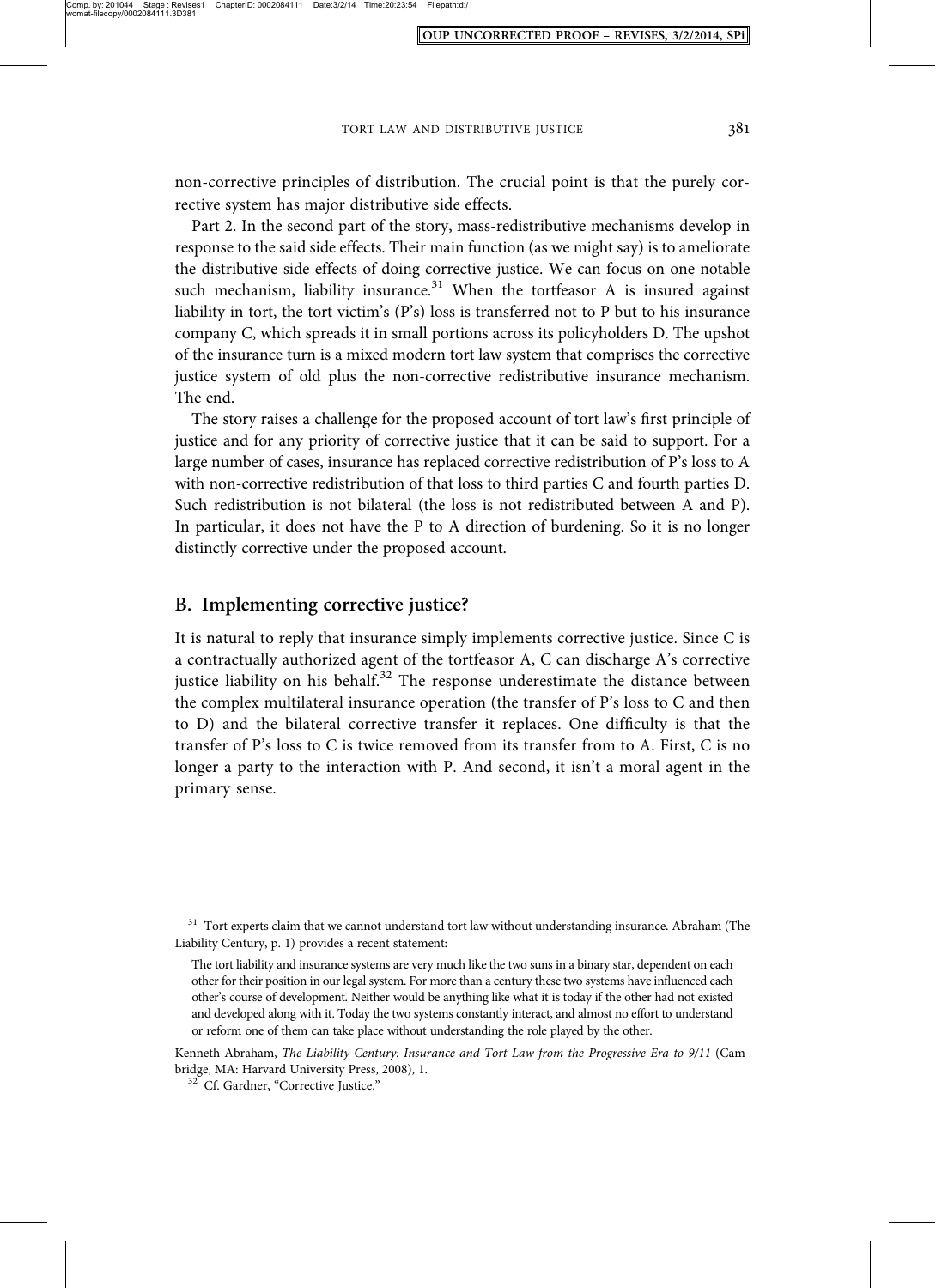382 HANOCH SHEINMAN

But the main difficulty with the response is that C is not the ultimate bearer of the loss. In effect, C is a mechanism for transferring the loss onto the many policyholders D, who were neither involved in the wrongful interaction with P nor authorized agents of A. By this point, the imagery of bilateral redistribution between P and A so as to make the situation right again no longer seems apt.

#### C. Priority in a mixed system

An alternative way to reconcile the distinctly corrective nature of tort law's first justice with insurance against tort liability starts by openly acknowledging that mass redistrbution through insurance displaces rather than implements corrective justice. Still, the non-corrective redistributive institution of liability insurance presupposes liability to insure against. That is the liability the tortfeasor would have if he were not insured. It is not essentially different from the liability she would have under the pure tort law of old. That basic liability is still essentially corrective. Therefore, the non-corrective redistributive part of the mixed system—and hence the mixed system as a whole—presupposes its corrective part.<sup>33</sup>

These observations raise a more interesting priority claim, one that concerns the justification of the system.<sup>34</sup> The basic claim is that our mixed tort system understood as our substantive tort law together with the redistributive mechanisms that presuppose that law—is justified only if our mixed system would be justified even apart from the mechanisms. Put another way, the justification of the substantive subsystem (i.e., its being independently justified) is a condition on that of the mixed system (i.e., on the combined system's being justified).

Since we are assuming that our substantive tort law is corrective and the mechanisms are not, we can claim that corrective justice enjoys the following priority in the justification of our mixed tort law: The justification of the corrective tort subsystem is a condition on that of the mixed system as a whole—the mixed system is not justified unless it would be justified even apart from its non-corrective redistributive subsystem. For completion, we should add that the converse does not hold: It is not the case that the justification of our non-corrective redistributive subsystem is a condition on that of the mixed system as a whole. (That is simply because you cannot have the redistributive subsystem without the corrective one; the former presupposes the latter.)

The entertained priority claim is not obviously correct, and I find it hard to provide it with some deeper rationale. $35$  But suppose it is correct. Then it can have non-trivial

<sup>&</sup>lt;sup>33</sup> The converse claim cannot be made without threatening regress.<br><sup>34</sup> I am indebted to David Enoch for the suggestion.<br><sup>35</sup> An analogy might help. Our mixed criminal law system includes the substantive criminal law as subsystems that presuppose it, for instance the institution of plea-bargaining. It is plausible to maintain that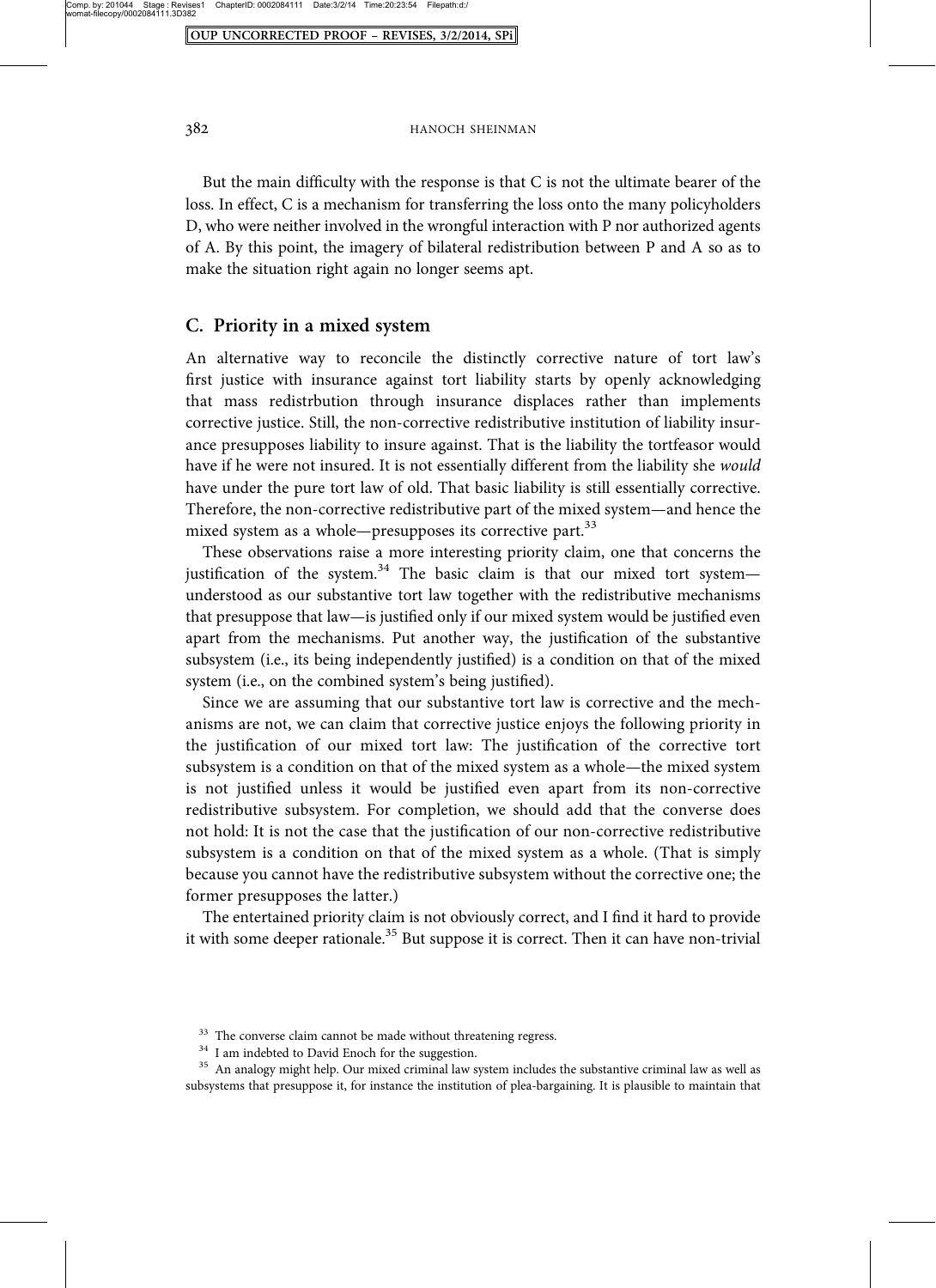TORT LAW AND DISTRIBUTIVE JUSTICE 383

normative implications for our mixed tort law system. The key question is whether the corrective justice component of our mixed tort law (the "substantive" law of torts) is justified, apart from the non-corrective redistributive mechanism that supplement it. Would our tort law still be justified if we did not have liability insurance? This is similar to asking whether the pure corrective system of our story is justified. The story assumes that insurance ameliorates some significant distributive side effects of doing corrective justice. If these side effects are so serious that our tort system would not be justified without their amelioration, then it is not justified with that amelioration, either.

## IX. Conclusion

In this chapter I have offered an account of the distinction between corrective and distributive justice with an eye to civil law. The account does away with the assumption that they are mutually exclusive categories. Corrective justice in this account is a principle of distributive justice.

Corrective justice concerns the distribution of the person-affecting consequences of some directed wrongful interactions. What distinguishes corrective justice from other principles of distribution is its backward-looking sensitivity to the nature of the underlying interaction. Proper such sensitivity requires redistribution of the relevant consequences the interaction had for its two parties between them alone in the direction that would burden the wrongdoing agent by burdening the wronged patient (warranting the wrong-righting imagery). It does not require retransferring any of the relevant consequences back to its original holder or restoring the original pattern of its distribution ("arithmetic equality").

This account explains how tort law reparation is fully distributive as well as fully corrective. The wrongful interactions of tort law are harmful. Corrective justice requires redistributing the victim's transferrable losses to the tortfeasor and limits the scope of the requisite redistribution by reference to the victim's agential contribution to the tortious interaction or loss.

The account suggests that some of the more interesting claims about the relative place of corrective and distributive justice in tort law can be understood as claims about corrective and non-corrective principles of distribution. Corrective justice is the only principle of distribution that can be said to be tort law's first principle of justice.

Finally, the chapter entertains the possibility of reconciling the priority of corrective justice with the non-corrective redistributive mechanisms of our mixed tort system, such as liability insurance. It claims that while liability

our mixed criminal law is unjustified unless our substantive criminal law is independently justified, that is to say unless our system would be justified even apart from the plea bargaining subsystem.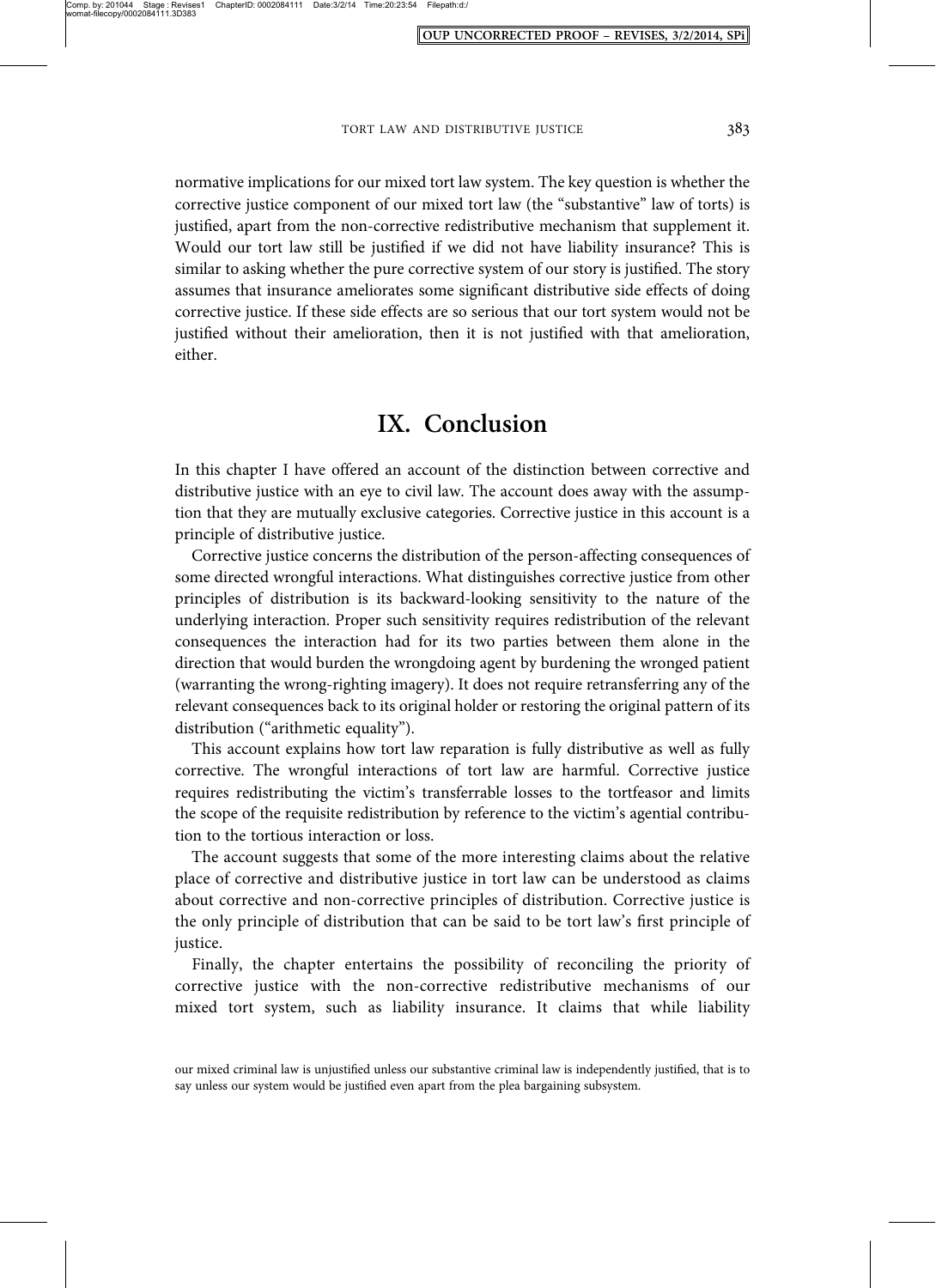#### 384 HANOCH SHEINMAN

insurance displaces corrective liability in many cases, it presupposes such liability. And it raises the possibility that the justification of the corrective component of our tort system system is a condition on that of our mixed system as a whole such that if our tort system would not be justified without insurance, then it is not justified with it, either.